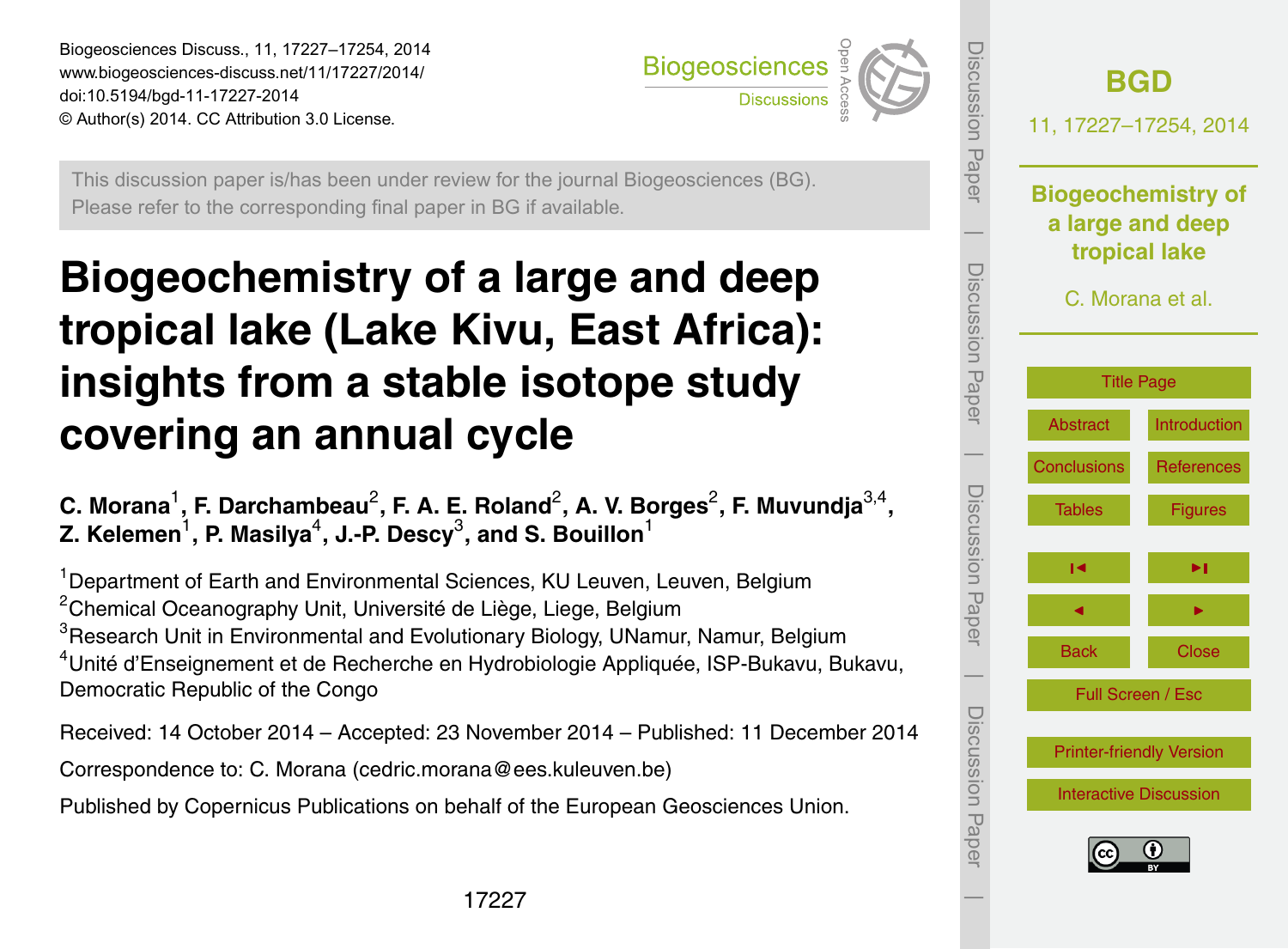## <span id="page-1-0"></span>**Abstract**

During this study, we investigated the seasonal variability of the concentration and the stable isotope composition of several inorganic and organic matter reservoirs in the large, oligotrophic and deep tropical Lake Kivu (East Africa). Data were acquired dur- $5$  ing one year at a fornightly temporal resolution. The  $δ^{13}$ C signature of the dissolved inorganic carbon (DIC) increased linearly with time during the rainy season, then suddenly decreased during the dry season due to vertical mixing with *δ* <sup>13</sup>C-depleted DIC waters. This pattern reflects the net autotrophic status of the mixed layer of Lake Kivu, contrary to the common observation that oligotrophic aquatic ecosystems tend to be  $10$  net heterotrophic. The  $\delta^{13}$ C signature of the particulate organic carbon pool (POC) revealed the presence of a consistently abundant methanotrophic biomass in the oxycline throughout the year. We also noticed a seasonal shift during the dry season toward higher values in the  $\delta^{15}$ N of particulate nitrogen (PN) in the mixed layer and  $\delta^{15}$ N-PN was significantly related to the contribution of cyanobacteria to the phytoplankton <sup>15</sup> assemblage, suggesting that rainy season conditions could be more favourable to atmospheric nitrogen-fixing cyanobacteria. Finally, zooplankton were slightly enriched in  $\delta^{13}$ C compared to the autochtonous POC pool, and the  $\delta^{15}$ N signature of zooplankton followed well the seasonal variability in  $\delta^{15}$ N-PN, being consistently 3.0±1.1‰ heavier than the PN pool. Together,  $\delta^{13}$ C and  $\delta^{15}$ N analysis suggests that zooplankton directly

<sup>20</sup> incorporate algal-derived organic matter in their biomass, and they would rely almost exclusively on this source of organic matter throughout the year in general agreement with the very low allochthonous organic matter inputs from rivers in Lake Kivu.

### **1 Introduction**

Stable carbon (C) and nitrogen (N) isotope analyses of diverse inorganic and organic <sup>25</sup> components have been successfully used to assess the origin of organic matter and better understand its cycling in aquatic systems (Lehmann et al., 2004). For instance,

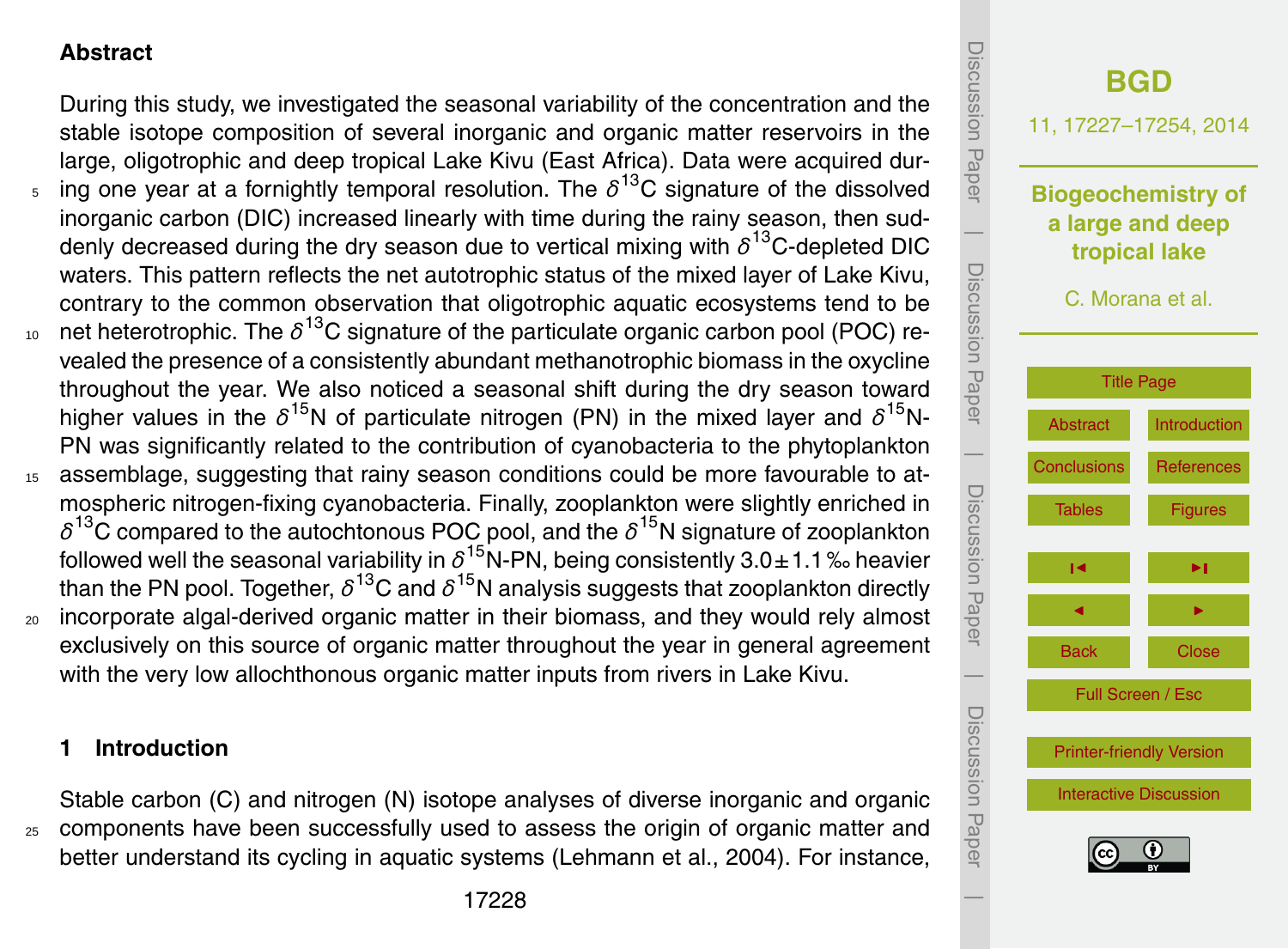an extensive sampling of diverse C and N pools during an annual cycle in the Loch Ness showed important seasonal variation of the <sup>13</sup>C/<sup>12</sup>C and <sup>15</sup>N/<sup>14</sup>N ratios in the crustacean zooplankton biomass, reflecting a diet switch from allochthonous to autochthonous organic matter sources (Grey et al., 2001). In small humic, boreal lakes <sup>5</sup> with permanently anoxic waters, stable C isotope analyses allowed also to establish

- that methanotrophic bacteria could be an important food source for crustacean zooplankton, and hence methane-derived C contributed to fuel a large fraction of the lake food web (Kankaala et al., 2006). Analyses of the stable C isotope composition of carbonates and organic matter in sedimentary records of stratified lakes can also provide
- <sup>10</sup> reliable information about past land use of the catchment (Castañeda et al., 2009), or be used to infer changes in lake productivity and climate (Schelske and Hodell, 1991). However, a detailed understanding of the stable isotope dynamics in the water column is a prerequisite for a good interpretation of isotope data from sedimentary archives (Lehmann et al., 2004).
- <sup>15</sup> A new paradigm progressively emerged during the last decade, proposing that freshwaters ecosystems are predominantly net heterotrophic, as respiration of organic matter exceeds autochthonous photosynthetic production (Del Giorgio et al., 1997; Cole, 1999; Duarte and Prairie, 2005). This concept seems to hold especially true for oligotrophic, unproductive ecosystems (Del Giorgio et al., 1997), where the C cycle would
- <sup>20</sup> be dominated by substantial inputs of allochthonous organic matter of terrestrial origin, which support the production of heterotrophic organisms. Net heterotrophy has been recognised as one of the main cause for the net emission of carbon dioxide (CO<sub>2</sub>) emissions from freshwater ecosystems to the atmosphere (Prairie et al., 2002). The global net CO<sub>2</sub> emissions from lakes would approximate 0.64 PgC yr<sup>−1</sup> (Aufdenkampe
- et al., 2011). However, the current understanding of the role of inland waters on  $CO<sub>2</sub>$ 25 and emissions could be biased because most observations were obtained in temperate and boreal systems, and mostly in medium to small-sized lakes, during open-water (ice-free) periods, but tropical and temperate lakes differed in some fundamental characteristics. Among them, the constantly high temperature and irradiance have strong

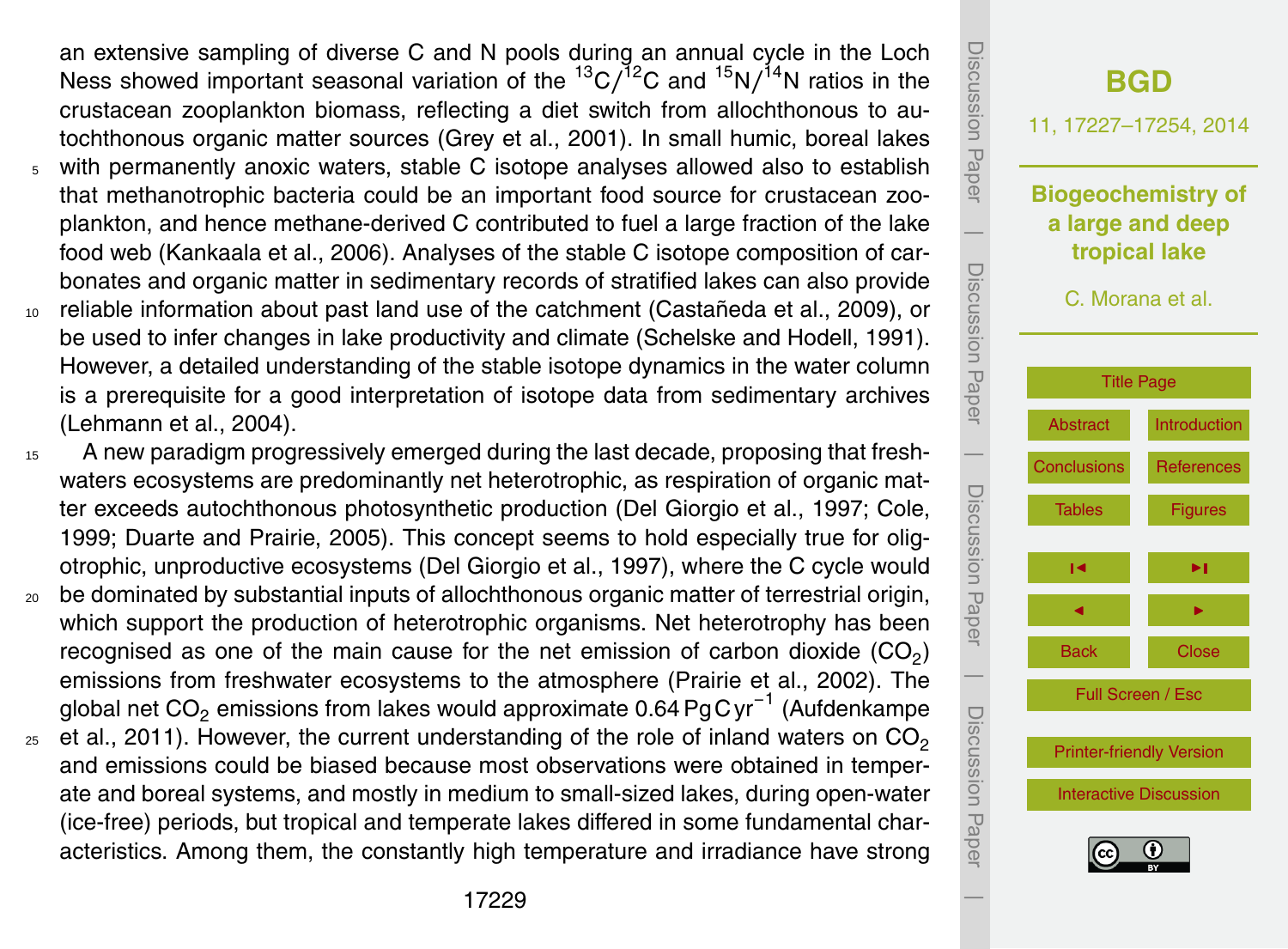effects on water column stratification and biological processes (Sarmento, 2012). For instance, primary production in tropical lakes has been recognised to be twice higher than in temperate lakes, on a given nutrient base (Lewis, 1996). Also, the contribution of dissolved primary production in oligotrophic tropical lake has been found to substan-<sup>5</sup> tially more important than in their temperate counterparts (Morana et al., 2014).

East Africa harbours the densest aggregation of large tropical lakes (Bootsma and Hecky, 2003). Some of them are among the largest (Lakes Victoria, Tanganyika, Malawi), or deepest lakes in the world (Lakes Tanganyika, Malawi, Kivu) and consequently remain stratified all year round. Due to the size and the morphometric traits of

- <sup>10</sup> the East African large lakes, pelagic processes are predominant in these systems, with the microbial food web playing a particularly essential role in organic matter transfer between primary producers and higher levels of the food web, as well as in nutrient cycling (Descy and Sarmento, 2008). Most of them are also characterized by highly productive fisheries that provide an affordable food source to local populations (Descy
- <sup>15</sup> and Sarmento, 2008). However, while these lakes are potentially important components of biogeochemical cycles at the regional scale (Borges et al., 2011), and their significance for local populations from an economic perspective (Kaningini, 1995), the East African large lakes are relatively little studied, most probably because of their remote location combined to frequent political unrest.
- <sup>20</sup> In this study, we present a comprehensive data set covering a full annual cycle, including hydrochemical data and measurements of the concentration of dissolved methane (CH<sub>4</sub>) and the concentrations and stable isotope compositions of dissolved inorganic carbon (DIC), dissolved and particulate organic carbon (DOC and POC), particulate nitrogen (PN), and zooplankton. Data were acquired during one full year at
- $25$  a fortnightly/monthly temporal resolution. We aimed to assess the net metabolic status of Lake Kivu, the seasonal and depth variability of sources of organic matter within the water column, and the relative contribution of autochthonous or allochthonous organic matter to the zooplankton. To our best knowledge, this is the first detailed study to as-

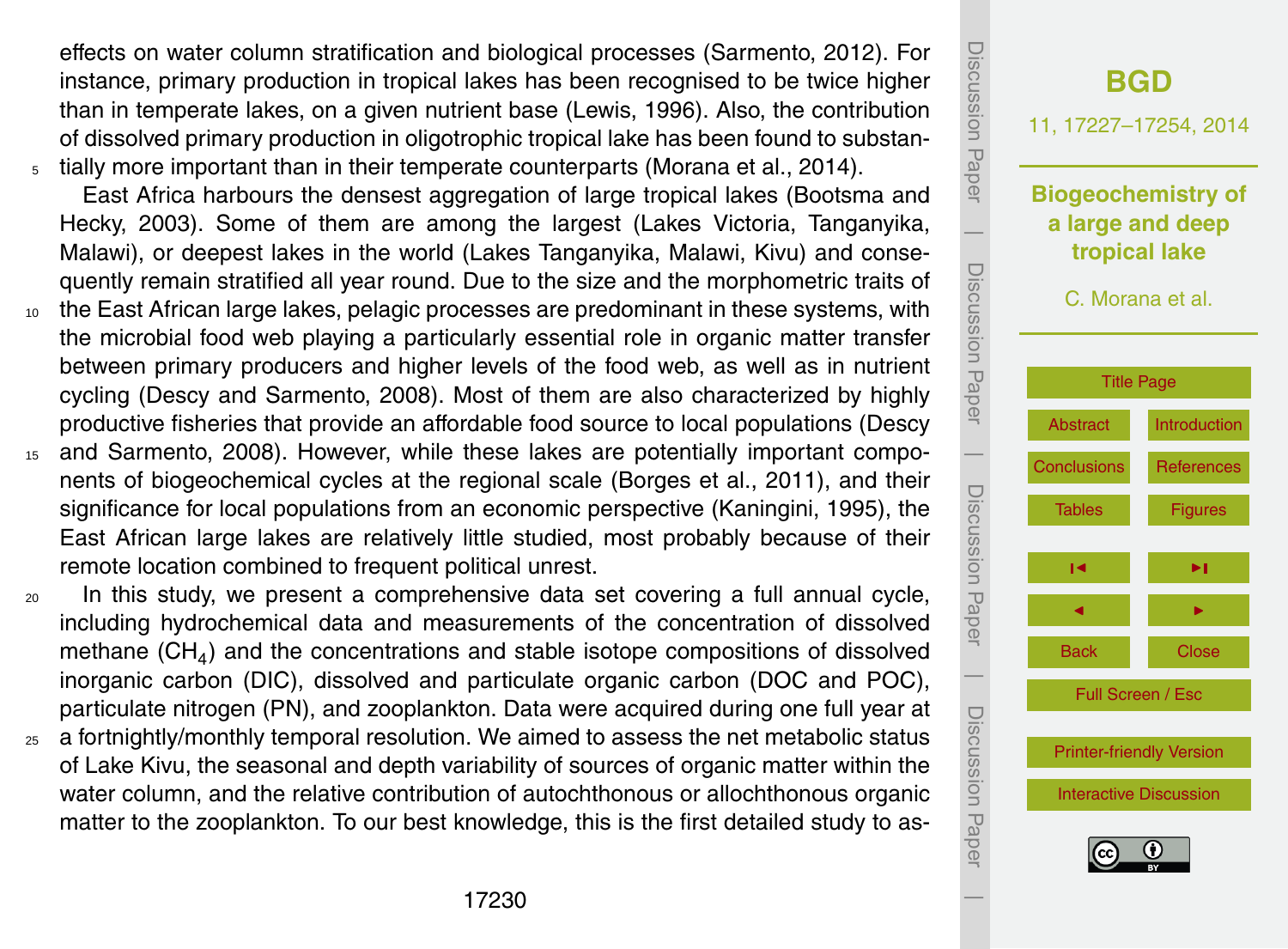sess the seasonal dynamics of different organic matter reservoirs by means of their stable isotope composition in any of the large East African lakes.

### **2 Material and methods**

- Lake Kivu (East Africa) is a large (2370 km<sup>2</sup>) and deep (maximum depth of 485 m) <sup>5</sup> meromictic lake located at the border between the Democratic Republic of the Congo and Rwanda. Its vertical structure consists of an oxic and nutrient-poor mixed layer down to a maximum of 70 m, and a permanently anoxic monimolimnion rich in dissolved gases (CH $_{\rm 4}$ , and CO $_{\rm 2}$ ) and inorganic nutrients. Seasonal variation of the vertical position of the oxic-anoxic transition is driven by contrasting air humidity and incoming <sup>10</sup> long-wave radiation between rainy (October–May) and dry (June–September) season (Thiery et al., 2014). The euphotic zone, defined at the depth at which light is 1 % of surface irradiance, is relatively shallow (annual average: 18 m, Darchambeau et al., 2014). Sampling was carried out in the Southern Basin (02°20' S, 28°58' E) of Lake Kivu between January 2012 and May 2013 at a monthly or fortnightly time interval. Verti- $15$  cal oxygen (O<sub>2</sub>), temperature and conductivity profiles were obtained with a Hydrolab DS5 multiprobe. The conductivity cell was calibrated with a 1000  $\mu$ S cm $^{-1}$  (25 °C) Merck standard and the  $O_2$  membrane probe was calibrated with humidity saturated ambient air. Water was collected with a 7 L Niskin bottle (Hydro–Bios) at a depth interval of 5 m from the lake surface to the bottom of the mixolimnion, at 70 m. Additionally, zooplank-
- $20$  ton was sampled with a 75 cm diameter, 55  $\mu$ m mesh plankton net hauled along the whole mixolimnion (0–70 m).

Samples for  $CH<sub>4</sub>$  concentrations were collected in 50 mL glass serum bottles from the Niskin bottle with a tube, left to overflow, poisoned with  $100 \mu L$  of saturated HgCl<sub>2</sub> and sealed with butyl stoppers and aluminium caps. Concentrations of  $CH<sub>4</sub>$  were mea-<sup>25</sup> sured by headspace technique using gas chromatography (Weiss, 1981) with flame ionization detection (SRI 8610C), after creating a 20 mL headspace with  $N_2$  in the glass serum bottles, and then analyzed as described by Borges et al. (2011).

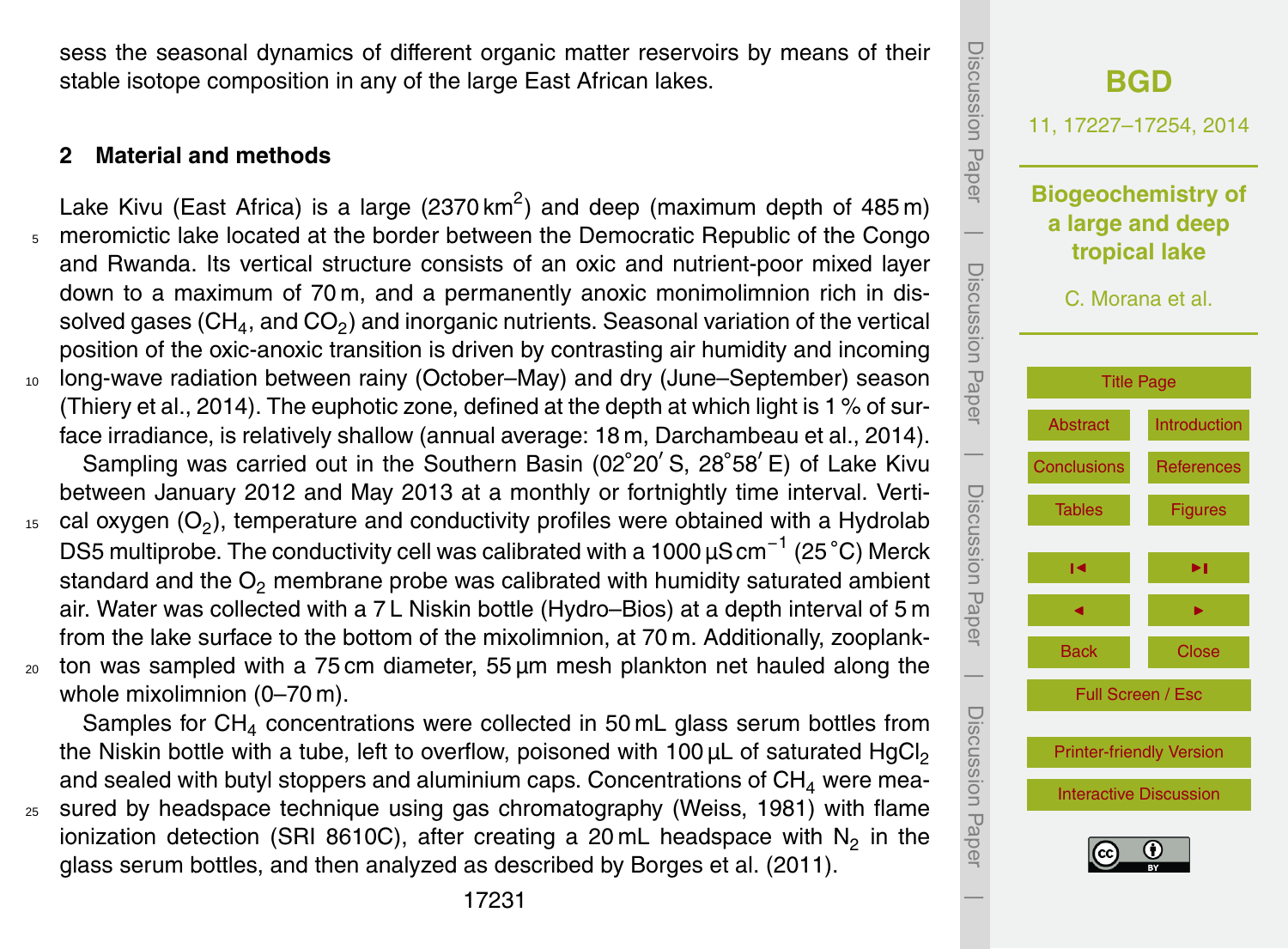Samples for stable C isotopic composition of dissolved inorganic carbon (*δ* <sup>13</sup>C-DIC) were collected by filling with water directly from the Niskin bottle 12 mL headspace vials (Labco Exetainer) without bubbles. Samples were preserved with the addition of 20 μL of a saturated HgCl<sub>2</sub> solution. Prior to the analysis of  $\delta^{13}$ C-DIC, a 2 mL he-

- $_5$   $\,$  lium headspace was created and 100  $\rm \mu L$  of phosphoric acid (H $_3$ PO $_4$ , 99 %) was added in the vial in order to convert all inorganic C species to  $\mathsf{CO}_2.$  After overnight equilibration, 200 µL of gas was injected with a gastight syringe into a EA-IRMS (Thermo FlashHT with Thermo DeltaV Advantage). The obtained data were corrected for isotopic equilibration between dissolved and gaseous  $CO<sub>2</sub>$  as described in Gillikin and
- $_{^{10}}$  Bouillon (2007). Calibration of  $\delta^{^{13}}$ C-DIC measurement was performed with the international certified standards IAEA-CO1 and LSVEC. Measurements of total alkalinity (TA) were carried out by open-cell titration with HCl 0.1 mol L<sup>-1</sup> according to Gran (1952) on 50 mL water samples, and data were quality checked with certified reference material obtained from Andrew Dickinson (Scripps Institution of Oceanography, University
- <sup>15</sup> of California, San Diego, USA). Typical reproducibility of TA measurements was better than ±3 μmol L<sup>-1</sup>. DIC concentration was computed from pH and TA measurements using the carbonic acid dissociation constants of Millero et al. (2006).

Samples for DOC concentration and stable C isotopic composition (*δ*<sup>13</sup>C-DOC) were filtered through pre-flushed 0.2 µm syringe filters, kept in 40 mL borosilicate vials with

 $_{\rm 20}$   $\,$  Teflon-coated screw caps and preserved with 100  $\rm \mu L$  of  $\rm H_3PO_4$  (50 %). Sample analysis was carried out with a IO Analytical Aurora 1030W where complete oxidation of the sample is ensured by the combination of sodium persulfate addition, heating, and UV radiation. Quantification and calibration of DOC and *δ* <sup>13</sup>C-DOC was performed with IAEA-C6 and an internal sucrose standard ( $\delta^{^{13}\rm{C}}$  = –26.99 ± 0.04 ‰) calibrated against <sup>25</sup> international reference materials.

Samples for POC and particulate nitrogen (PN) concentration and stable carbon and nitrogen isotope composition ( $\delta^{^{13}$ C-POC;  $\delta^{^{15}$ N-PN) were obtained by filtering a known volume of water on pre-combusted (overnight at 450 °C) 25 mm glass fiber filters (Advantec GF-75; 0.3 µm), kept frozen until subsequent processing. The filters were later

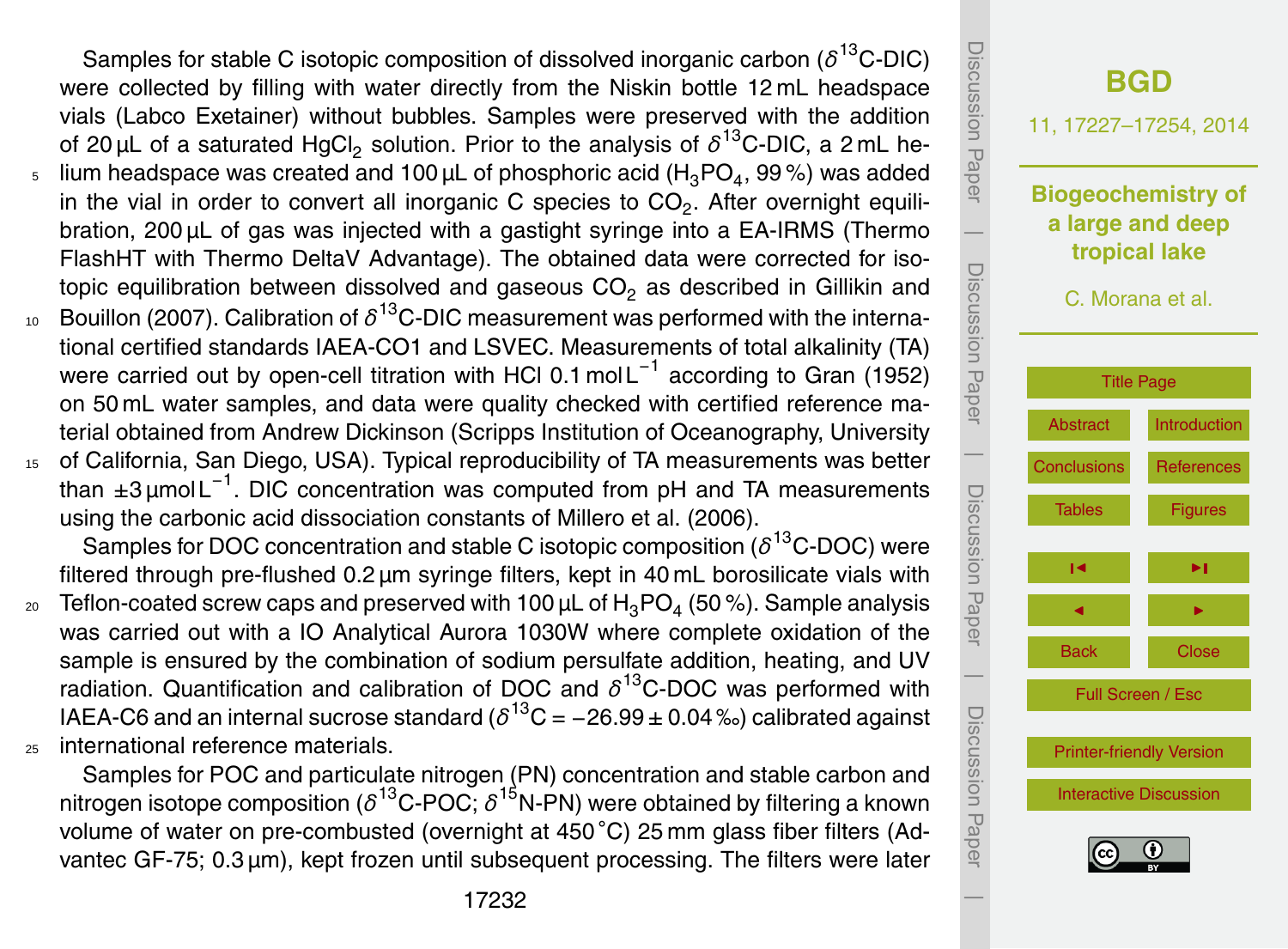decarbonated with HCl fumes for 4 h, dried and packed in silver cups prior to analysis on a EA-IRMS (Thermo FlashHT with Thermo DeltaV Advantage). Calibration of  $\delta^{13}$ C-POC,  $\delta^{15}$ N-PN, POC and PN measurements was performed with acetanilide  $(δ<sup>13</sup>C = -27.65 ± 0.05; δ<sup>15</sup>N = 1.34 ± 0.04)$  and leucine ( $δ<sup>13</sup>C = -13.47 ± 0.07; δ<sup>15</sup>N$ 

- $5 = 0.92 \pm 0.06$  as standards. All standards were internally calibrated against the international standard IAEA-C6 and IAEA-N1. Reproducibility of  $\delta^{13}$ C-POC and  $\delta^{15}$ N-PN measurement was typically better than  $\pm 0.2$ % and relative standard deviation for POC and PN measurement were always below 5%. Samples for  $\delta^{13}$ C and  $\delta^{15}$ N of zooplankton were collected on precombusted 25 mm glass fiber filters (Advantec GF-75;
- <sup>10</sup> 0.3 µm), and dried. Subsequent preparation of the samples and analysis on the EA-IRMS were performed similarly as described for the  $\delta^{13}$ C-POC and  $\delta^{15}$ N-PN samples. Pigment concentrations were determined by high performance liquid chromatography (HPLC). 2–4 L of waters were filtered through Macherey–Nägel GF-5 filter (average retention of 0.7 µm). Pigment extraction was carried out in 10 mL of 90 % HPLC grade
- $15$  acetone. After two sonication steps of 15 min separated by an overnight period at 4 °C, the pigments extracts were stored in 2 mL amber vials at −25 ◦C. HPLC analysis was performed following the gradient elution method described in Wright et al. (1991), with Waters system comprising photodiode array and fluorescence detectors. Calibration was made using commercial external standards (DHI Lab Products, Denmark). Repro-
- <sup>20</sup> ducibility for pigment concentration measurement was better than 7 %. Pigment concentrations were processed with the CHEMTAX software (CSIRO Marine Laboratories) using input ratio matrices adapted for freshwater phytoplankton (Descy et al., 2000). Data processing followed a procedure similar to that of Sarmento et al. (2006) in Lake Kivu, that allows to estimate chlorophyll *a* (Chl *a*) biomass of cyanobacteria, taking into
- <sup>25</sup> account variation of pigment ratios with season and depth.

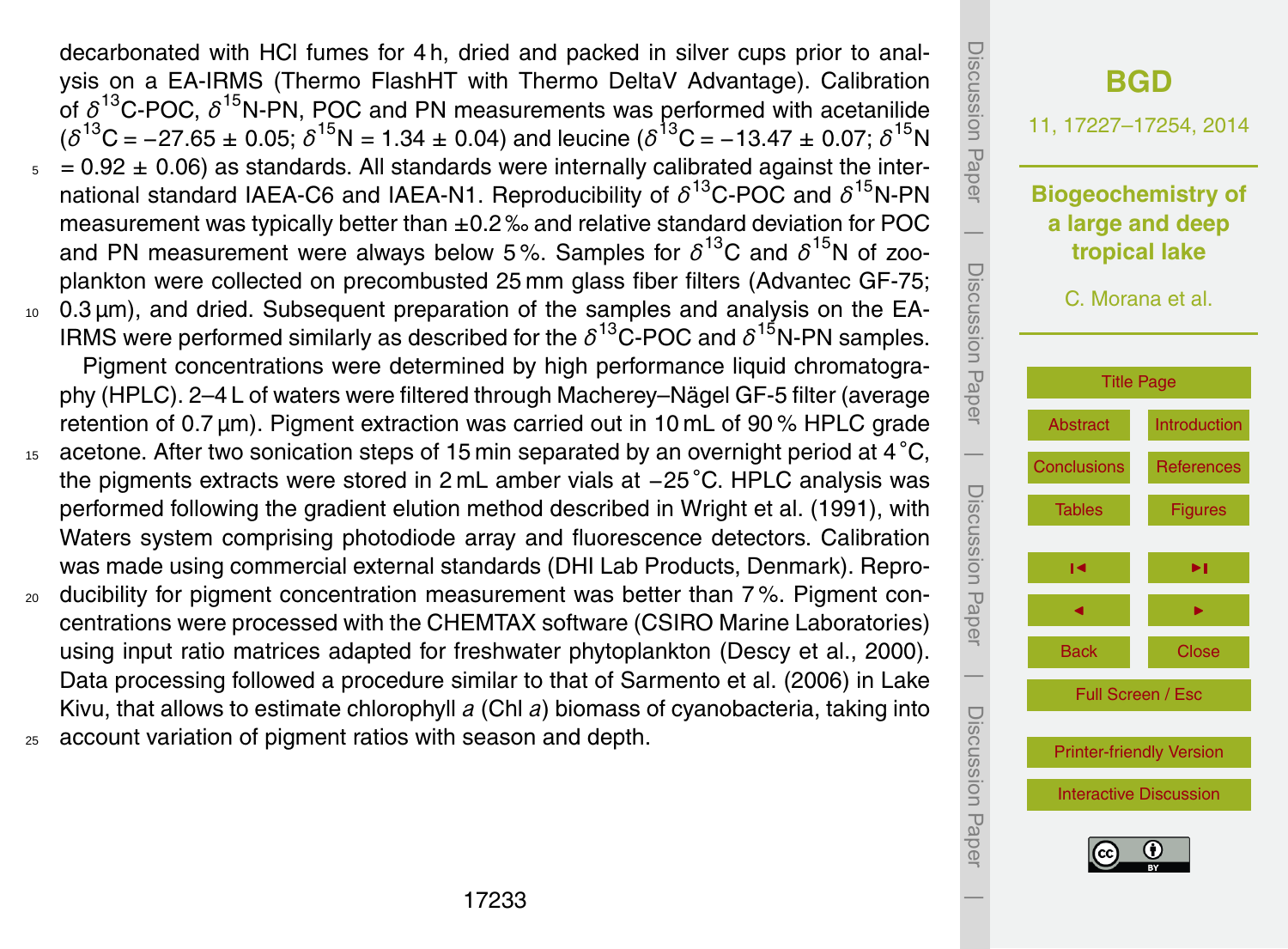## **3 Results**

Analysis of the vertical and seasonal variability of temperature and dissolved  $\mathsf{O}_2$  concentrations during 18 months allow to divide the annual cycle into two distinct limnological periods. Rainy season conditions resulted in a thermal stratification within the

- <sup>5</sup> mixolimnion (October–June) while the dry season was characterized by deeper vertical mixing of the water column down to the upper part of the permanent chemocline at 65 m (July–September) (Fig. 1a). The vertical position of the oxycline varied seasonally: the oxic-anoxic transition reached its deepest point (65 m) during the dry season, then became gradually shallower after the re-establishment of the thermal stratification
- <sup>10</sup> within the mixolimnion at the start of the following rainy season to finally stabilize at approximately 35 m, corresponding to the bottom of the mixed layer during the rainy season (Fig. 1b). The temporal variability of the vertical distribution of  $CH<sub>4</sub>$  corresponded well with the seasonal variation of the oxycline. The CH<sub>4</sub> concentrations were very high in the monimolimnion throughout the year (average at 70 m: 356 ± 69 µmol L<sup>-1</sup>,
- $15$   $n = 24$ ) but sharply decreased at the oxic-anoxic transition, and were 4 orders of magnitude lower in surface waters (annual average at 10 m: 0.062 ± 0.016 µmol L−<sup>1</sup> , *n* = 24) (Fig. 1c).

DIC concentrations in the mixed layer were very high (annual average at 10 m: 11.942 ± 0.223 µmol L−<sup>1</sup> , *n* = 24) and did not show any consistent seasonal pattern (not  $_{\text{20}}$  illustrated). The  $\delta^{13}$ C-DIC values were vertically homogeneous in the mixed layer but gradually decreased in the oxycline to reach minimal values at 70 m (Fig. 2a). *δ* <sup>13</sup>C-DIC values in the mixed layer increased linearly with time during the rainy season ( $r^2$  = 0.79,  $n = 12$ ), then suddenly decreased at the start of the dry season due to the vertical mixing with <sup>13</sup>C-depleted DIC from deeper waters (Fig. 2b). The DOC concentration 25 (142 ± 20 μmol C L<sup>-1</sup>, *n* = 304) and *δ*<sup>13</sup>C-DOC signature (-23.2 ± 0.4‰, *n* = 304) did not show any consistent variations with depth or time in the mixolimnion during all the sampling period. A vertical profile performed down to the lake floor revealed that



the *δ* <sup>13</sup>C-DOC did not vary significantly neither in the monimolimnion (vertical profile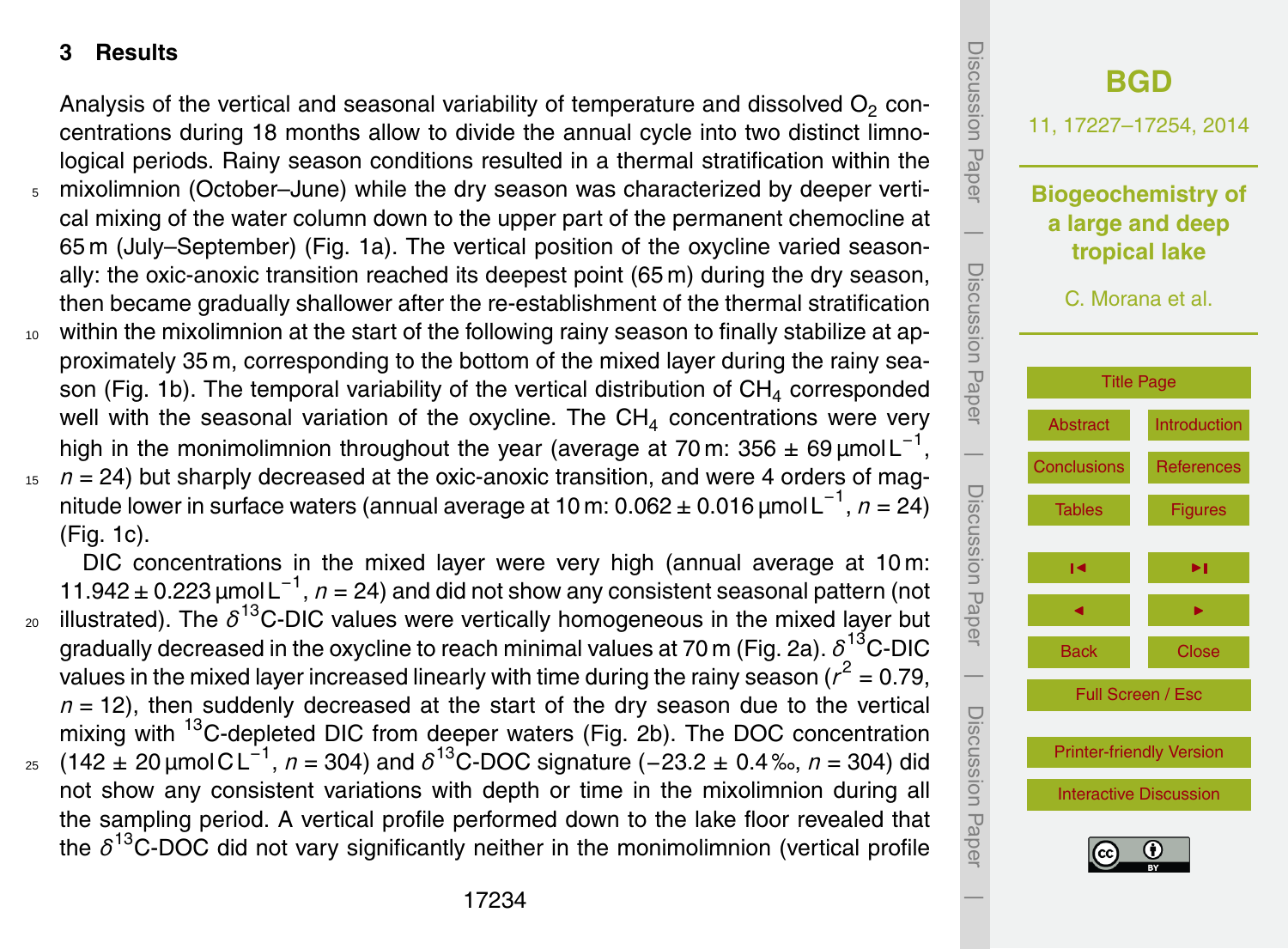average: −23.0 ‰ ±0.2, *n* = 18, Fig. 3), however an important increase in DOC concentrations was observed starting at 260 m (Fig. 3), to reach a maximum near the lake floor (350 m, 301  $\mu$ mol L $^{-1}$ ).

- The concentration of POC was substantially higher in the mixed layer than below in <sub>5</sub> the mixoliminion all over the year. However during the dry season, POC concentrations in the oxycline (∼ 50–65 m) were found to be as high as in surface water (Fig. 4a). POC concentration integrated over the mixolimnion (0–70 m) averaged 2157  $\pm$  4 mmol m<sup>-2</sup> (*n* = 19) and did not vary between the rainy and dry seasons. The isotopic signature of the POC pool stayed almost constant throughout the year in the mixed layer (at 10 m: <sup>10</sup> -23.8 ± 0.8‰, *n* = 19), but at the top of the oxic-anoxic transition, δ<sup>13</sup>C-POC values systematically decreased sharply (at the oxic-anoxic transition: −33.9 ± 4.3 ‰, *n* = 19) (Fig. 4b). The vertical position of this abrupt excursion toward more negative values
	- followed closely the oxycline, and was therefore located deeper in the water column during the dry season.
- <sup>15</sup> The concentrations of the PN pool in the water column followed the same pattern than POC (Fig. 4c). The PN pool was larger in the mixed layer than below in the water column during most of year. However, higher PN concentrations were measured in the oxycline during the dry season (Fig. 4c). The molar C : N ratio in the mixolimnion varied depending on season, being significantly higher (*t* test; *p <* 0.05) during the  $20$  rainy season (11.2 ± 2.4, *n* = 15) than during the dry season (8.1 ± 0.9, *n* = 4).  $\delta^{15}$ N-PN values in the mixed layer oscillated between 0 and 1‰ during the rainy season but shifted toward significantly higher values during the dry season (3–4 ‰) (Fig. 5a).  $\delta^{15}$ N-zooplankton mirrored the seasonal variability of  $\delta^{15}$ N-PN in the mixed layer with a small time-shift, ranging between 3–5 ‰ during the rainy season, then increasing at  $_{25}$  the start of dry season to reach a maximum of 7.5% (Fig. 5a). The difference between  $\delta^{15}$ N-zooplankton and  $\delta^{15}$ N-PN was on average 3.0  $\pm$  1.1 ‰ ( $n$  = 19) and did not follow any clear seasonal pattern. The *δ* <sup>13</sup>C signature of the zooplankton was on average −22.9 ± 0.8 ‰ (*n* = 19) and did not vary between seasons (not shown).

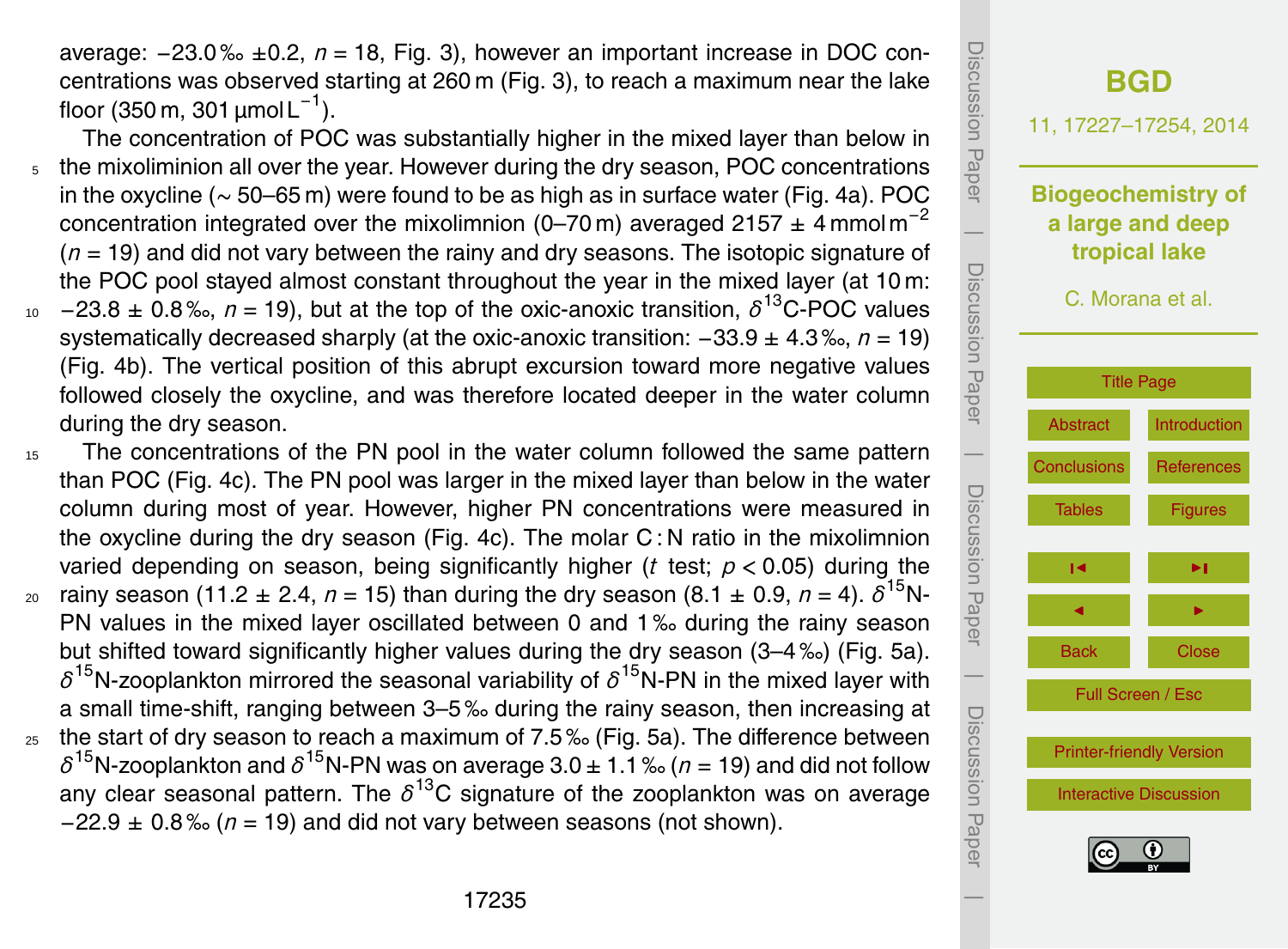<span id="page-9-0"></span>Chlorophyll *a* concentrations exhibited little variation during the rainy season (average 74  $\pm$  15 mg Chl  $a$  m<sup>-2</sup>,  $n = 16$ ) but increased significantly during the dry season to reach a maximal value (190 mg Chl  $a$  m<sup>-2</sup>) in September 2012 (Fig. 5b). This increase corresponded with a change in phytoplankton community composition. The relative contribution of cyanobacteria to the phytoplankton assemblage, as assessed from the concentration of marker pigments, was smaller during the dry season than in the preceding (*t* test;  $p < 0.01$ , mean<sub>January–June</sub> = 23.4  $\pm$  5.5%, mean<sub>July–September</sub> = 9.4  $\pm$  1.3%) and the following (*t* test; *p* < 0.05, mean<sub>October–May =</sub> 14.6  $\pm$  3.8%, mean<sub>July–September</sub> = 9.4  $\pm$  1.3%) rainy seasons (Fig. 5b).

#### <sup>10</sup> **4 Discussion**

Stable isotope analysis of DIC is a useful tool for understanding the fate of C in aquatic ecosystems and could provide information on the lake metabolism, defined as the balance between gross primary production and community respiration of organic matter. Primary producers preferentially incorporate the lighter isotopes  $(^{12}C)$  into the  $15$  biomass with the consequence that the heavier isotopes ( $13$ C) accumulate into the DIC pool, whereas mineralization releases  $^{13}$ C-depleted CO<sub>2</sub> from the organic matter being respired, into the DIC pool. Therefore, increasing primary production leads to higher *δ* <sup>13</sup>C-DIC but increasing respiration should tends to decrease *δ* <sup>13</sup>C-DIC (Bade et al., 2004). For instance, several studies conducted in temperate lakes have reported  $_{\text{20}}$  a significant increase in  $\delta^{13}$ C-DIC during summer, resulting from increased primary production (Herczeg, 1987; Hollander and McKenzie, 1991). In Lake Kivu, a linear increase of *δ* <sup>13</sup>C-DIC with time was observed during the stratified rainy season. It appears unlikely that this linear isotopic enrichment of the DIC pool in the mixed layer would be due to physical processes: the  $\delta^{13}$ C-DIC signature of the DIC input from the <sup>25</sup> inflowing rivers (Borges et al., 2014) and deep waters (Fig. 3a) was lower than the  $\delta^{13}$ C-DIC in the mixed layer. Therefore, the increase in  $\delta^{13}$ C during the rainy season would reflect a net DIC biogenic uptake of a biological origin. However, a small de-

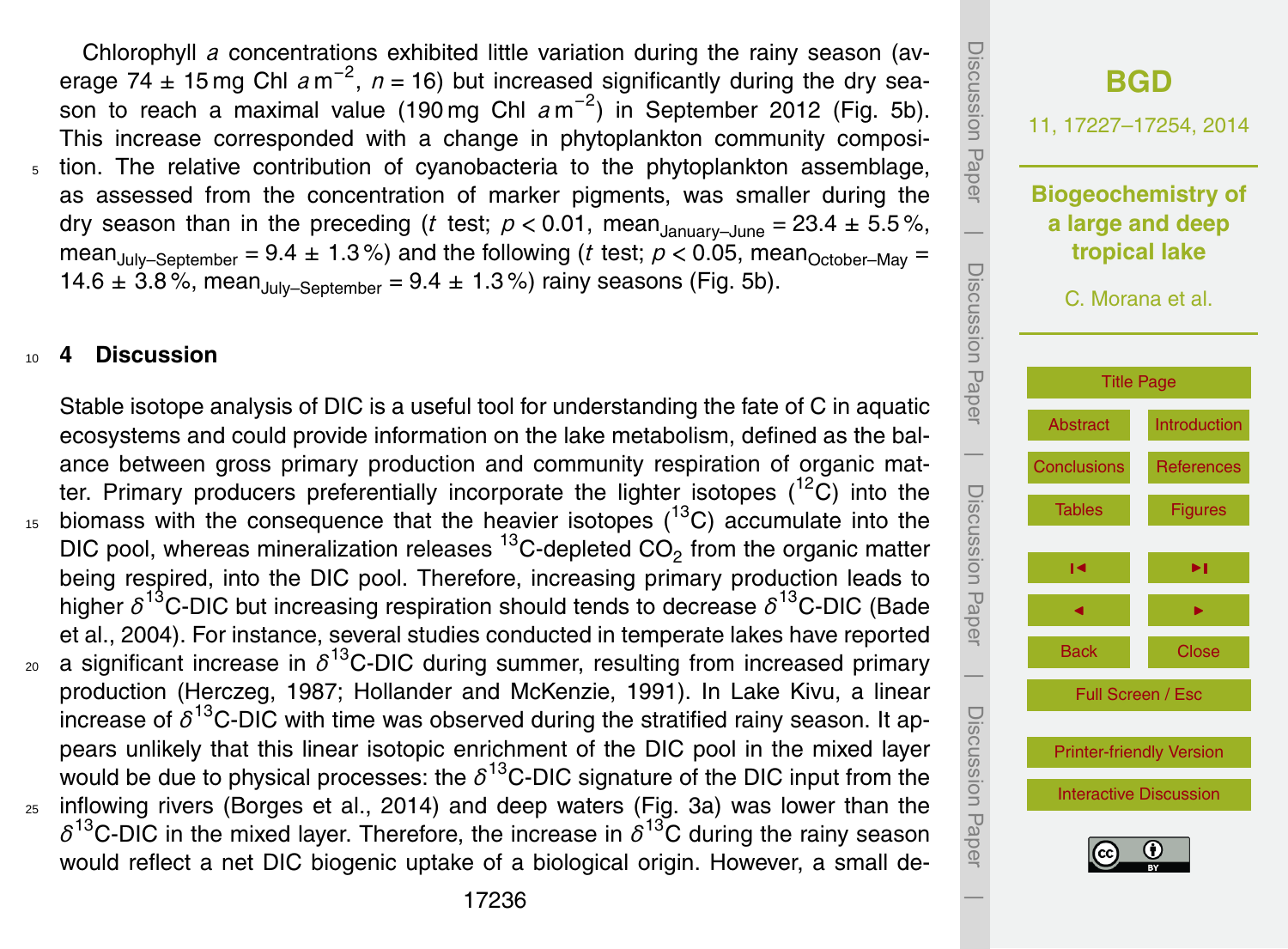crease in *δ* <sup>13</sup>C-DIC was recorded early in July 2012, but was concomitant with the deepening of the mixed layer observed during the dry season. As the depth profile of *δ* <sup>13</sup>C-DIC revealed that the DIC pool was isotopically lighter in the bottom of the mixolimnion, the measurement of lower  $\delta^{13}$ C-DIC values during the dry season could <sup>5</sup> resulted from the seasonal vertical mixing of surface waters with bottom waters containing relatively <sup>13</sup>C-depleted DIC. Overall, the seasonal variability of *δ* <sup>13</sup>C-DIC in the mixed layer would suggests that photosynthetic  $CO<sub>2</sub>$  fixation exceed the respiration of organic matter, implying that the surface waters of Lake Kivu are net autotrophic, and hence that the microbial food web would be supported by autochthonous organic

- 10 C sources. This observation is supported by the recent study of Borges et al. (2014) who reported, based on a DIC mass balance approach, that the mixed layer of Lake Kivu was net autotrophic while acting as a source of CO<sub>2</sub> to atmosphere driven by geogenic CO<sub>2</sub> inputs. These results are in contradiction with the commonly held view that oligotrophic lacustrine and marine systems tend to be net heterotrophic (Del Giorgio
- <sup>15</sup> et al., 1997; Cole, 1999). However, paradigms established with data from comparatively small temperate or humic boreal lakes may not directly apply to large tropical lakes (Bootsma and Hecky, 2003). First, due to the warmer temperature in the tropics phytoplankton production is comparatively higher in the East African large lakes compared with the Laurentian Great lakes, despite similar phytoplankton abundance (Bootsma
- <sup>20</sup> and Hecky, 2003). Second, the fact that organic matter respiration in Lake Kivu would not exceed autochtonous primary production may partly be related to some of the morphometrical traits of the lake. The ratio between the lake surface area (2370 km<sup>2</sup>) and its catchment area (5100 km<sup>2</sup>) is particularly small, among the lowest globally (Spigel and Coulter, 1996), and therefore riverine inputs of dissolved and particulate organic  $_{\rm 25}$   $\,$  matter from its catchment area (0.7–3.3 mmol m $^{-2}$  d $^{-1}$ , Borges et al., 2014) are minimal compared to the phytoplankton particulate primary production (49 mmol m<sup>-2</sup> d<sup>-1</sup>; Dar-
- chambeau et al., 2014), being approximately 50 times lower. Further, Lake Kivu is relatively organic poor with DOC concentrations of  $\sim$  0.2 mmol L<sup>-1</sup> in contrast with boreal

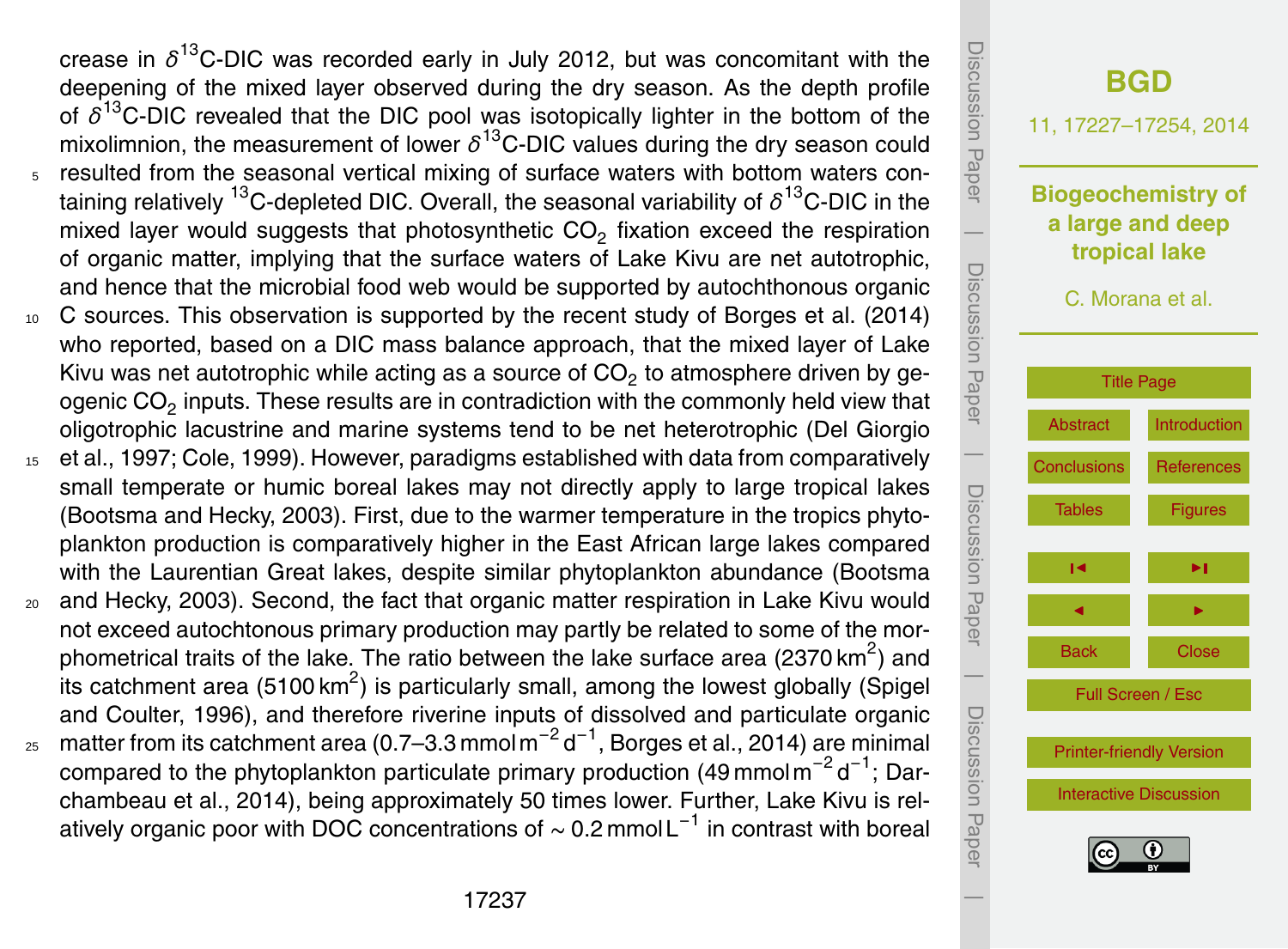humic lakes with DOC concentrations on average of  $\sim$  1 mmol L $^{-1}$  (Sobek et al., 2007) with values up to  $\sim$  4.5 mmol L<sup>-1</sup> (Weyhenmeyer and Karlsson, 2009).

Despite the net autotrophic status of the mixed layer of Lake Kivu, the *δ* <sup>13</sup>C data indicate a difference in the origins of the POC and DOC pools in the mixed layer. Indeed,  $_5$  the  $\delta^{13}$ C-DOC showed very little variation and appeared to be vertically and temporally uncoupled from the POC pool in the mixed layer (Fig. 6). A recent study (Morana et al., 2014) demonstrated that phytoplankton extracellular release of DOC is relatively high in Lake Kivu, and the fresh and labile autochthonous DOC produced by cell lysis, grazing or phytoplankton excretion, that would reflect the *δ* <sup>13</sup>C signature of POC,

- 10 is quickly mineralized by heterotrophic bacteria. Therefore, it appears that the freshly produced autochtonous DOC would contribute less than 1 % of the total DOC pool (Morana et al., 2014), and as standing stocks of phytoplankton-derived DOC seems very small, it can be hypothesized that the bulk DOC pool is mainly composed of older, more refractory compounds that would reach the mixed layer through vertical advec-15 tive and diffusive fluxes. Indeed, the  $\delta^{13}$ C signature of the DOC in the monimolimnion
	- (80–370 m,  $-23.0 \pm 0.2$  ‰,  $n = 24$ ) did not differ from the  $\delta^{13}$ C-DOC in the mixolimnion (0–70 m, −23.2 ± 0.2 ‰, *n* = 5), suggesting that they share the same origin (Fig. 4).

The concentration of the POC pool varied largely with depth, being the highest in the 0–20 m layer, i.e. roughly the euphotic zone. However, during the dry season, POC

- <sup>20</sup> concentrations was almost as high in the oxycline than in surface waters. High POC concentrations in deep waters have frequently been observed in lakes, usually as a result from the resuspension of benthic sediments near the lake floor or to the accumulation of sedimenting material in density gradients (Hawley and Lee, 1999). However, in the deep Lake Kivu, this maximum POC zone is located approximately 300 m above
- $_{25}$  the lake floor and is characterized by a strong depletion in  $^{13}$ C of the POC pool. While DIC would be the major C source of the POC pool in the mixed layer, the important decrease of  $\delta^{13}$ C-POC values observed in the oxycline suggests that another  $^{13}$ Cdepleted C source was actively incorporated into the biomass at the bottom of the mixolimnion. Slight depletion in  ${}^{13}C$  of the POC pool in oxyclines, such as in the Black

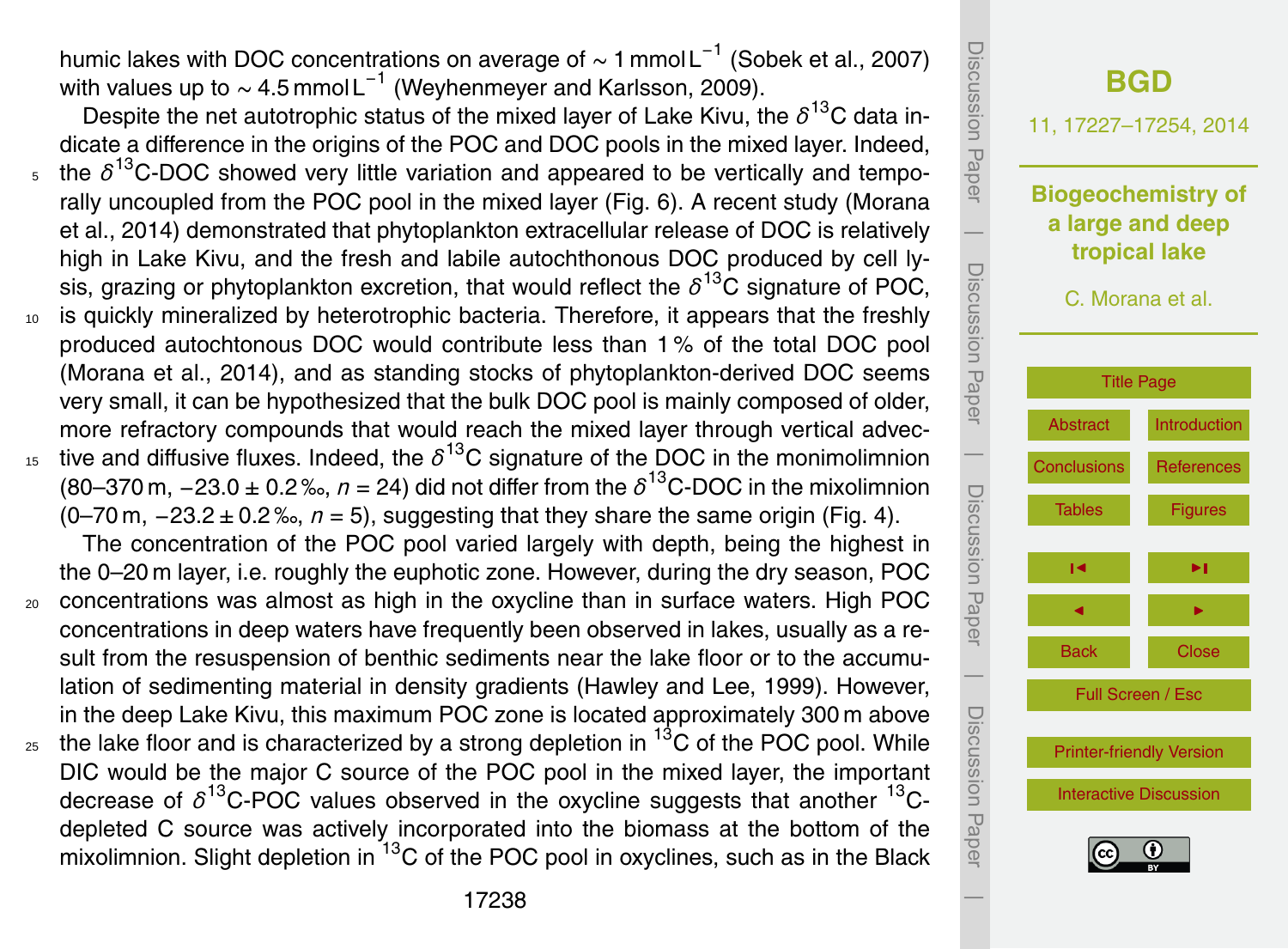Sea, has sometimes been interpreted as a result of to the heterotrophic mineralization of the sedimenting organic matter (Çoban-Yıldız et al., 2006), but it seems unlikely that, in Lake Kivu, heterotrophic processes could have caused an abrupt excursion of  $\delta^{^{13}}$ C-POC to values as low as −41.6‰ (65 m, 22 August 2012). Such large isotopic depletion of the POC pool in the water column have been reported by Blees et al. (2014), who measured  $\delta^{13}$ C-POC as low as −49‰ in Lake Lugano, and they were related to high methanotrophic activity. In Lake Kivu, CH<sub>4</sub> concentrations were found to decrease sharply at the oxic-anoxic transition (Borges et al., 2011), and the dissolved  $CH<sub>4</sub>$  that reached the oxycline via turbulent diffusivity and vertical advection (Schmid  $10$  et al., 2005) is known to be isotopically light, with a  $\delta^{13}$ C signature of approximately −60 ‰ (Pasche et al., 2011; Morana et al., 2014). Therefore, the vertical patterns in  $CH_4$  concentrations and  $\delta^{13}$ C-POC values observed during this study suggests that a substantial part of  $CH<sub>4</sub>$  was consumed and incorporated into the microbial biomass in the oxycline. Indeed, experiments carried out in Lake Kivu in February 2012 and <sup>15</sup> September 2012 showed that microbial CH<sub>4</sub> oxidation was significant in the oxycline, and phospholipid fatty acids analysis revealed high abundance of methanotrophic bacteria of type I at the same depths (Morana et al., 2014). With estimates of the isotope fractionation factor during microbial  $CH<sub>4</sub>$  oxidation (1.016, Morana et al., 2014), and of the  $\delta^{13}$ C-CH<sub>4</sub> at each sampling point, it is possible to estimate the theoretical  $\delta^{13}$ C  $_{\text{20}}$  signature of methanotrophic organisms at each depth. Note that the  $\delta^{13}$ C-CH<sub>4</sub> was not directly measured during this study but a very strong linear correlation between

the log-transformed CH<sub>4</sub> concentrations and  $\delta^{^{13}}$ C-CH<sub>4</sub> was found along vertical profiles performed in February and September 2012 in Lake Kivu ( $\delta^{13}$ C-CH<sub>4</sub>= -7.911  $log(CH_4) - 13.027$ ;  $r^2 = 0.87$ ,  $n = 34$ ; Morana et al., 2014). Hence the  $\delta^{13}$ C-CH<sub>4</sub> at <sup>25</sup> each sampling point between January 2012 and May 2013 can be approximated from the measured  $CH<sub>4</sub>$  concentrations, using this empirical relationship. Then, a simple isotope mixing model with the calculated  $\delta^{13}$ C signature of methanotrophs and the average *δ* <sup>13</sup>C-POC in the mixed layer as end-members allowed to determine the contribution of CH<sub>4</sub>-derived C to POC at each sampling depth. It appears that 4.4  $\pm$  1.9 %

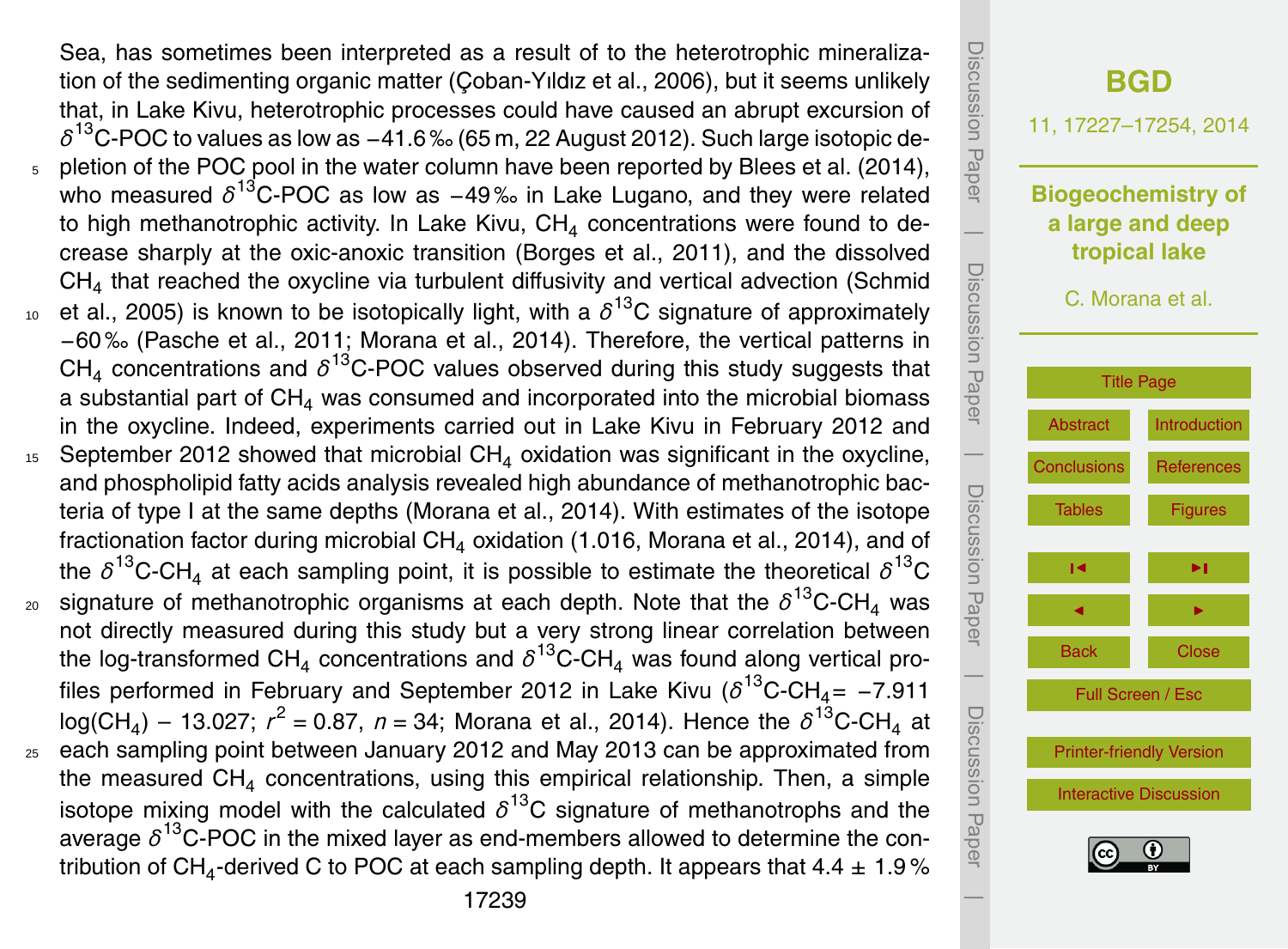$(n = 13)$  and  $6.4 \pm 1.6\%$   $(n = 5)$  of the depth-integrated POC pool in the mixolimnion derived from  $\textsf{CH}_4$  incorporation into the biomass during the rainy and dry season, respectively, and these percentages did not significantly differ between seasons (twotailed *t* test,  $\rho$  = 0.055). Nevertheless, the low  $\delta^{13}$ C signatures measured locally in the  $_5$  oxycline indicate that the contribution of CH<sub>4</sub>-derived C could be episodically as high as 50 % (65 m, 22 August 2012). Overall, this illustrates that, whatever the season,  $\textsf{CH}_{4}$ -derived organic C accounted for a significant part of the POC pool, and highlight the ecological importance of microbial  $CH<sub>4</sub>$  oxidation processes in the water column of Lake Kivu. Along with heterotrophic mineralization of the sinking organic matter, and <sup>10</sup> presumably other chemoautotrophic processes occurring in the oxycline such as nitrification (Llirós et al., 2010), CH<sub>4</sub> oxidation would have contributed substantially to  $O<sub>2</sub>$ consumption in the water column and was partly responsible for the seasonal uplift of the oxycline observed after the re-establishment of the thermal stratification during the rainy season. Furthermore, the methanotrophs in the oxycline would actively partici-<sup>15</sup> pate to the dissolved inorganic phosphorus (DIP) uptake, and hence would contribute

to exert an indirect control on phytoplankton by constantly limiting the vertical DIP flux to the illuminated surface waters (Haberyan and Hecky, 1987). Indeed, phytoplankton in Lake Kivu suffers of a severe P limitation throughout the year as pointed out by the relatively high sestonic C: P ratio (256.3  $\pm$  75.1; Sarmento et al., 2009; Darchambeau <sup>20</sup> et al., 2014).

The *δ* <sup>15</sup>N signature of the autochthonous organic matter in the mixed layer of Lake Kivu oscillated around 0‰ during the rainy season in Lake Kivu but was significantly higher during the dry season (3–4‰). Also, the  $\delta^{15}$ N-PN in the mixed layer correlated negatively with the proportion of cyanobacteria in waters (Fig. 7, Pearson's *r*:

25 -0.65,  $p = 0.004$ ,  $n = 17$ ). This pattern may highlight the seasonal importance of N<sub>2</sub>fixing cyanobacteria in Lake Kivu during the rainy season. Indeed, the  $\delta^{15}$ N signature of atmospheric N<sub>2</sub> is close to 0% and isotope fractionation during cyanobacterial N<sub>2</sub>fixation is known to be small (Fogel and Cifuentes, 1993). Several studies carried out in marine (Pacific Ocean and Gulf of Mexico) and lacustrine (Lake Lugano) systems

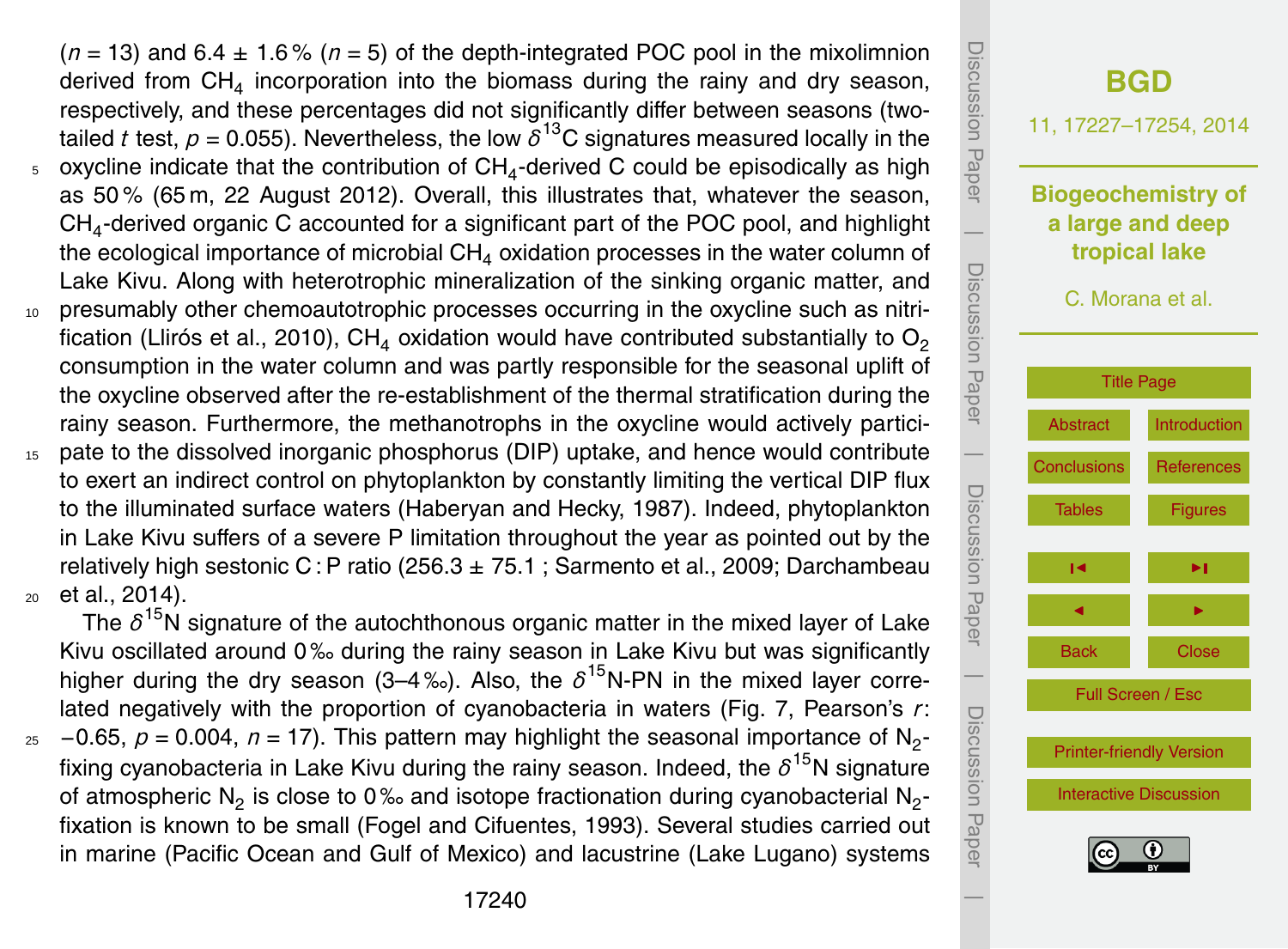have shown that δ<sup>15</sup>N-PN varied between -2 and +1‰ when N<sub>2</sub>-fixing cyanobacteria were dominating the phytoplankton assemblage (Wada, 1976; Macko et al., 1984; Lehmann et al., 2004). Moreover, a good relationship between the *δ*<sup>15</sup>N-PN and the abundance of  $\mathsf{N}_2$ -fixing cyanobacteria has already been reported for others systems,  $_{5}$   $\,$  such as coastal lagoon (Lesutienė et al., 2014). In Lake Victoria, biological N $_{2}$  fixation has been identified has the largest input of N, exceeding atmospheric deposition and river inputs, and  $N<sub>2</sub>$  fixation has been found to increase with light availability (Mugidde et al., 2003). This suggests that during the rainy season, when thermal stratification of the mixolimnion leads to reduced nitrogen supply combined with exposure to high  $10$  light levels, N<sub>2</sub>-fixing cyanobacteria would have a competitive advantage which may

- explain their seasonally higher contribution to the autochtonous organic matter pool (Sarmento et al., 2006). Indeed, the significantly higher molar  $C$ : N ratio during the rainy season than the dry season indicates that N-limitation in the mixed layer was stronger during the rainy season (this study, Sarmento et al., 2009). By contrast, the
- <sup>15</sup> deepening of the mixed layer during the dry season leads to increased nutrients input and reduced light availability that favours alternative phytoplankton strategies (Hecky and Kling, 1987; Sarmento et al., 2006; Darchambeau et al., 2014), and consequently the proportion  $\mathsf{N}_2$ -fixing cyanobacteria decreases. A similar seasonal pattern of  $\mathsf{N}_2$  fixation was reported in Lake Victoria by Mugidde et al. (2003). In contrast with the rather
- 20 constant δ<sup>13</sup>C signature of zooplankton (−22.9 ± 0.8‰), the δ<sup>15</sup>N analysis revealed that the δ<sup>15</sup>N of zooplankton varied importantly, following well the seasonal change in *δ* <sup>15</sup>N-PN in the mixed layer. The difference between *δ* <sup>15</sup>N-zooplankton and *δ* <sup>15</sup>N-PN ( $\Delta^{15}N_{\text{Zoo-PN}}$ ) was on average 3.2 ± 1.0% throughout the year while it was on average enriched in <sup>13</sup>C (Δ<sup>13</sup>C<sub>Zoo-POC</sub>) by 0.9 ± 0.8‰. In nature, comparison of the  $\delta^{15}$ N sig- $_{\rm z5}$  nature of consumers and their diet indicates that the  $\delta^{15}$ N value increases consistently
- with the trophic level, because of the preferential excretion of the isotopically lighter <sup>14</sup>N (Montoya et al., 2002). However the C isotope fractionation consumers and diet is usually considered to be less than 1 ‰ (Sirevåg et al., 1977) The constant  $\Delta^{15}N_{Zoo-PN}$  value found in Lake Kivu is within the range of trophic level enrichment between algae and

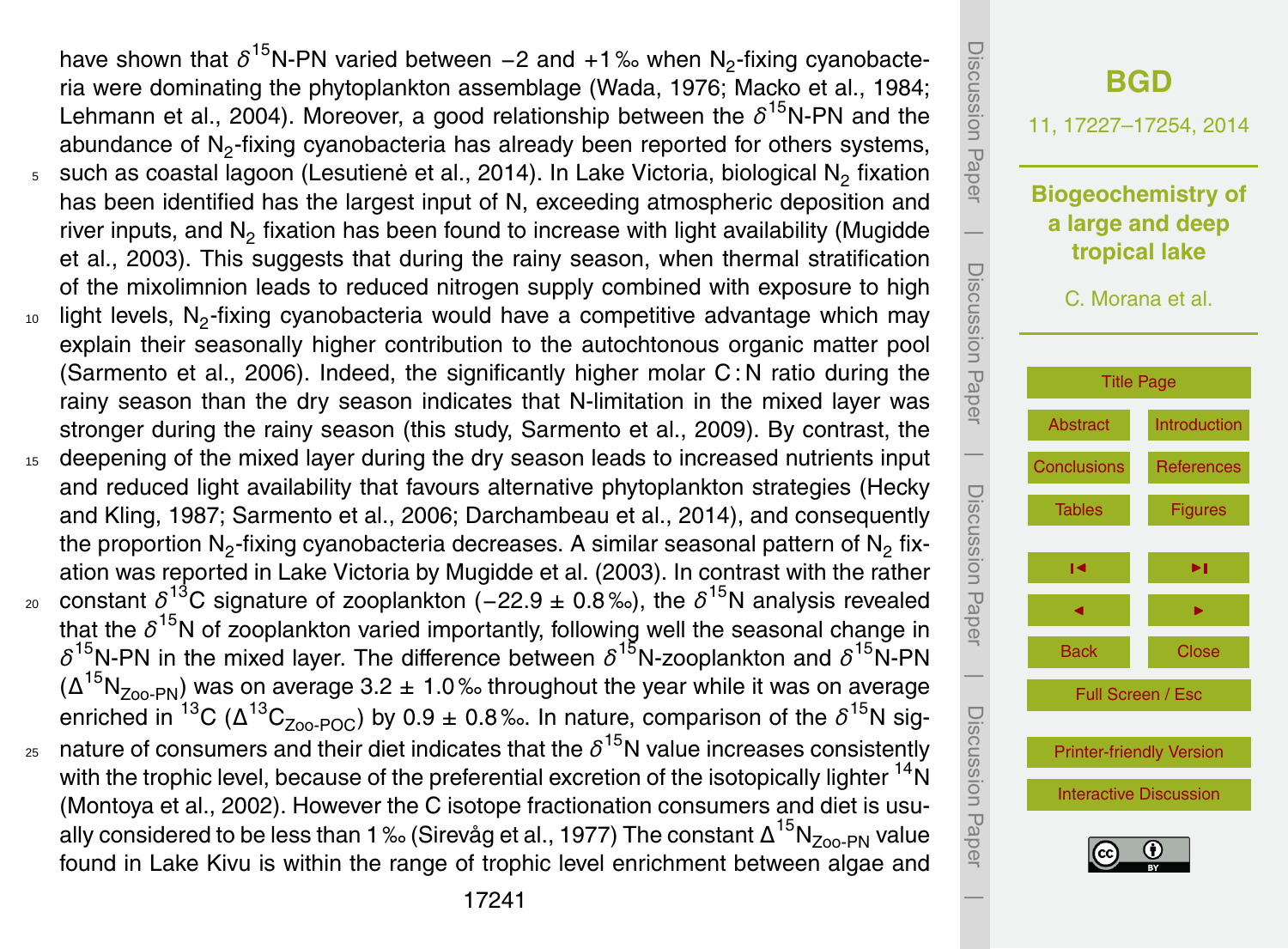*Daphnia magna* (∼ 2 to 5 ‰) estimated in laboratory experiment (Adams and Sterner, 2000), and very close to the cross-system trophic enrichment value  $(3.4 \pm 1.0\%)$  proposed by Post (2002). Together with the slight enrichment in  $^{13}$ C compared with the autochtonous POC pool, *δ* <sup>13</sup>C and *δ* <sup>15</sup>N analysis suggests that zooplankton directly <sup>5</sup> incorporate algal-derived organic matter in their biomass (Masilya, 2011), and they would rely almost exclusively on this source of organic matter throughout the year. This is in general agreement with the very low allochthonous organic matter inputs from rivers in Lake Kivu (Borges et al., 2014).

In summary, stable isotope data revealed large seasonal variability in the *δ* <sup>15</sup>N signa-<sup>10</sup> ture of the PN pool, most likely related to changes in the phytoplankton assemblage and to N<sub>2</sub>-fixation. In contradiction with the common observation that oligotrophic aquatic ecosystems tend to be net heterotrophic, the seasonality of *δ* <sup>13</sup>C-DIC suggests that the mixed layer of Lake Kivu is net autotrophic, supporting the conclusions of Borges et al. (2014), based on DIC mass balance considerations. The *δ* <sup>13</sup>C-POC showed an <sup>15</sup> important variation with depth due the abundance of methanotrophic bacteria in the oxycline that fixed the lighter CH<sub>4</sub>-derived C into their biomass. The  $\delta^{13}$ C-POC and  $\delta^{13}$ C-DOC appeared to be uncoupled vertically and temporally, which could indicates that most of the DOC pool was composed of relatively refractory compounds. Finally, the  $\delta^{13}$ C of zooplankton mirrored the  $\delta^{13}$ C signature of the autochthonous POC pool,

- <sup>20</sup> and its  $\delta^{15}$ N signature followed the seasonal variability of the  $\delta^{15}$ N-PN pool in good agreement with the expected consumer-diet isotope fractionation. This suggests that zooplankton would rely throughout the year on algal-derived biomass as a organic C source. Finally, the detailed analysis of the stable isotope composition of diverse organic and inorganic components carried out during this study allowed to trace the
- <sup>25</sup> organic matter dynamics in Lake Kivu during one seasonal cycle, and might be useful to improve the interpretation of sedimentary archives of this large and deep tropical lake.

*Acknowledgements.* We are grateful to Boniface Kaningini, Pascal Isumbisho (Institut Supérieur Pédagogique, Bukavu, DRC) for logistic support during the cruises, to Georges

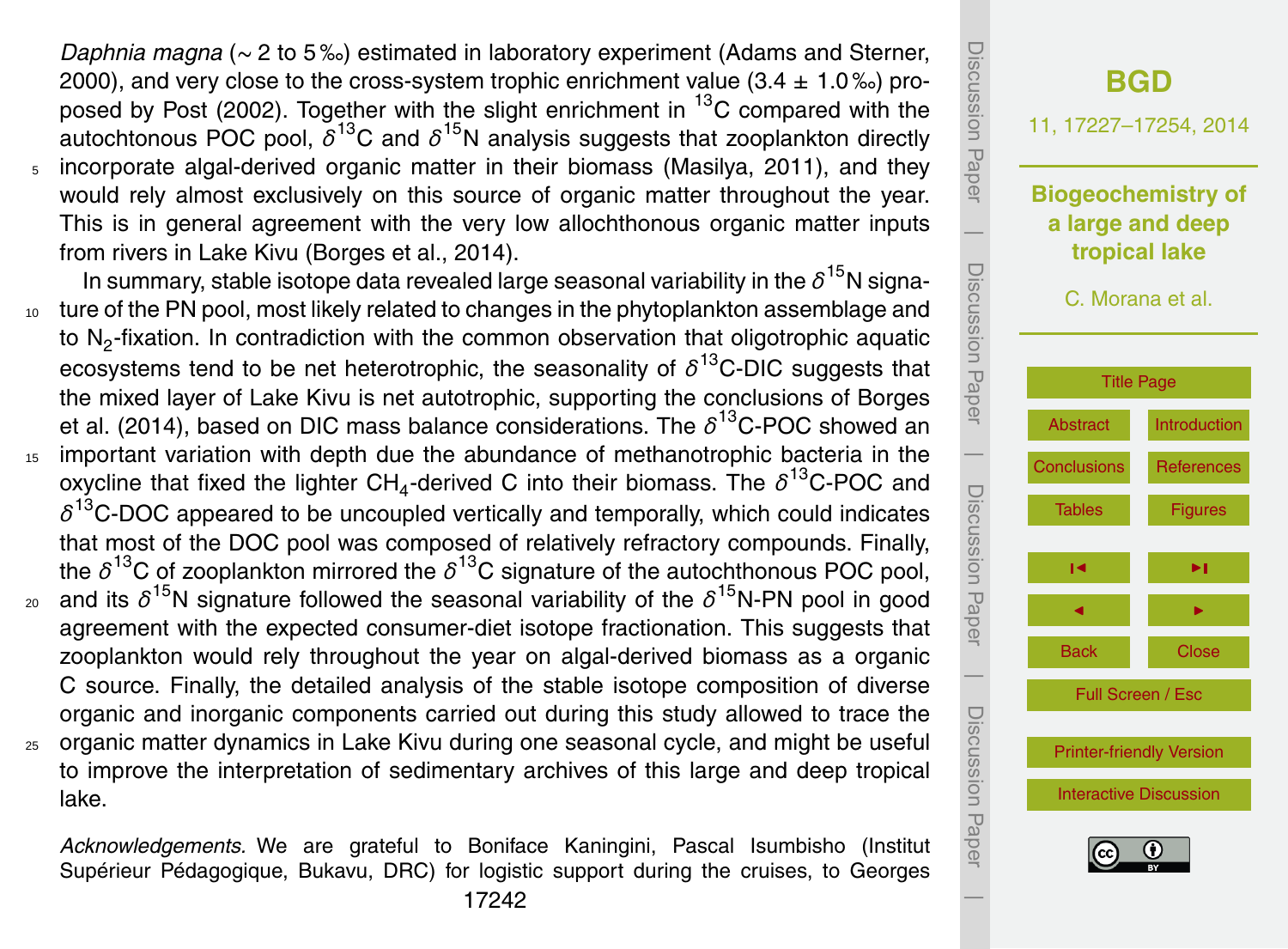<span id="page-16-0"></span>Alunga and the staff of the Unité d'Enseignement et de Recherche en Hydrobiologie Appliquée (UERHA – ISP Bukavu) who carried out the field sampling in DRC. We are also grateful to Marc-Vincent Commarieu who carried out the TA measurements in the University of Liège, to Stephan Hoornaert who carried out part of the  $CH<sub>4</sub>$  measurements and Bruno Leporcq who

<sup>5</sup> carried out the pigment analysis in the University of Namur. This work was funded by the EA-GLES (East African Great lake Ecosystem Sensitivity to Changes, SD/AR/02A) project from the Belgian Federal Science Policy Office (BELSPO, Belgium) and contributes to the European Research Council (ERC) starting grant project AFRIVAL (African river basins: Catchment-scale carbon fluxes and transformations, 240002). A. V. Borges is a senior research associate at the <sup>10</sup> FNRS.

### **References**

Adams, T. S. and Sterner, R. W.: The effect of dietary nitrogen content on trophic level <sup>15</sup>N enrichment, Limnol. Oceanogr., 45, 601–607, 2000.

Aufdenkampe, A. K., Mayorga, E., Raymond, P. A., Melack, J. M., Doney, S. C., Alin, S. R.,

- <sup>15</sup> Aalto, R. E., and Yoo, K.: Riverine coupling of biogeochemical cycles between land, oceans, and atmosphere, Front. Ecol. Environ., 9, 53–60, 2011.
	- Bade, D. L., Carpenter, S. R., Cole, J. J., Hanson, P. C., and Hesslein, R. H.: Controls of *δ* <sup>13</sup>C-DIC in lakes: geochemistry, lake metabolism, and morphometry, Limnol. Oceanogr., 49, 1160–1172, 2004.
- <sup>20</sup> Blees, J., Niemann, H., Wenk, C. B., Zopfi, J., Schubert, C. J., Kirf, M. K., Veronesi, M. L., Hitz, C., and Lehmann, M. F.: Micro-aerobic bacterial methane oxidation in the chemocline and anoxic water column of deep south-Alpine Lake Lugano (Switzerland), Limnol. Oceanogr., 59, 311–324, 2014.

Bootsma, H. A. and Hecky, R. E.: A comparative introduction to the biology and limnology of <sup>25</sup> the African Great Lakes, J. Great Lakes Res., 29, 3–18, 2003.

Borges, A. V., Abril, G., Delille, B., Descy, J. P., and Darchambeau, F.: Diffusive methane emissions to the atmosphere from Lake Kivu (Eastern Africa), J. Geophys. Res., 116, G03032, doi[:10.1029/2011JG001673,](http://dx.doi.org/10.1029/2011JG001673) 2011.

Borges, A. V., Morana, C., Bouillon, S., Servais, P., Descy, J.-P., and Darchambeau, F.: <sup>30</sup> Carbon cycling of Lake Kivu (East Africa): net autotrophy in the epilimnion and emis-

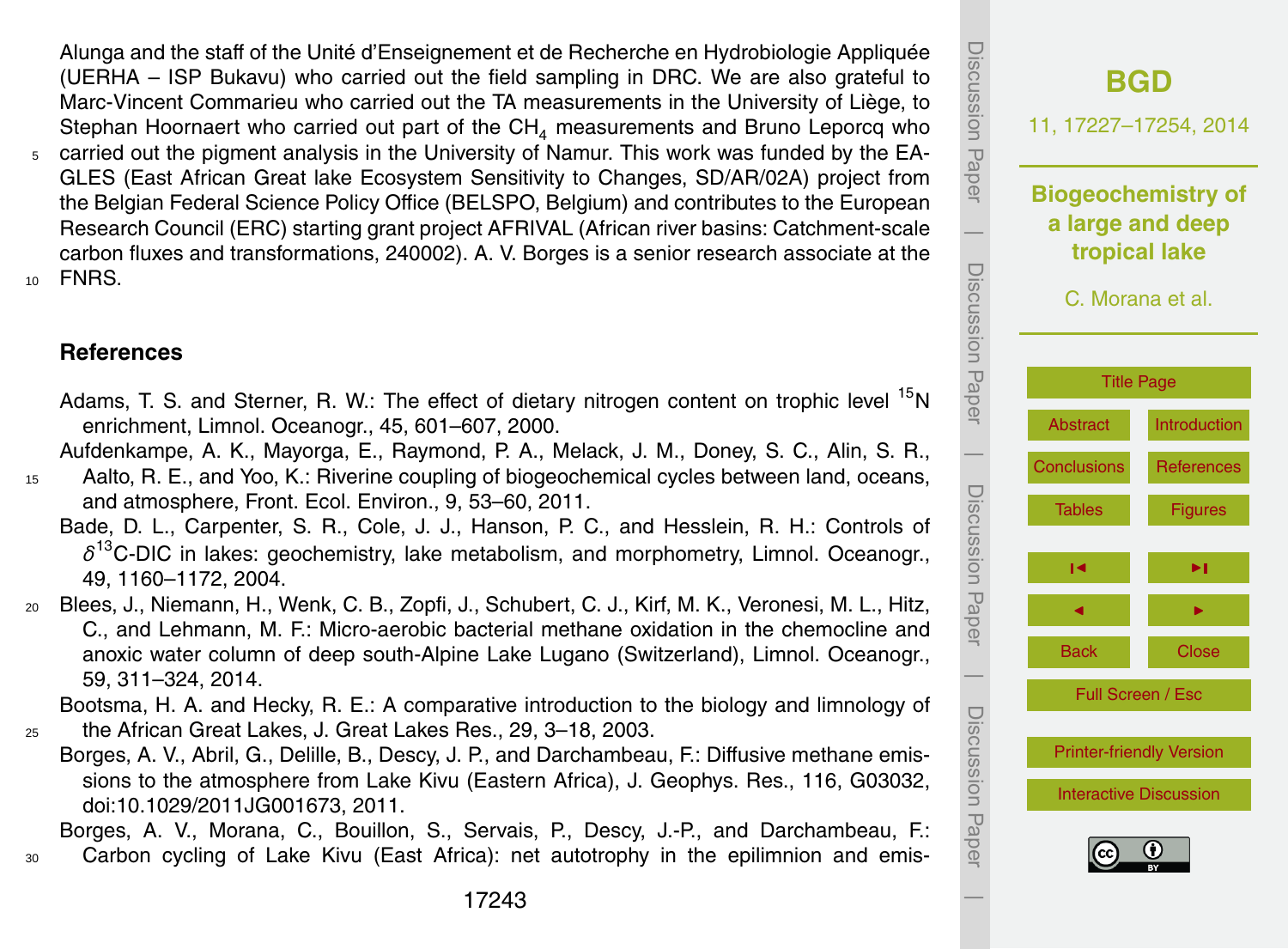sion of  $CO_2$  to the atmosphere sustained by geogenic inputs, PloS One, 9, e109500, doi[:10.1371/journal.pone.0109500,](http://dx.doi.org/10.1371/journal.pone.0109500) 2014.

- Castañeda, I. S., Werne, J. P., Johnson, T. C., and Filley, T. R.: Late Quaternary vegetation history of southeast Africa: the molecular isotopic record from Lake Malawi, Palaeogeogr. <sup>5</sup> Palaeocl., 275, 100–112, 2009.
	- Çoban-Yıldız, Y., Altabet, M. A., Yılmaz, A., and Tğru, S.: Carbon and nitrogen isotopic ratios of suspended particulate organic matter (SPOM) in the Black Sea water column, Deep-Sea Res. Pt. II, 53, 1875–1892, 2006.

Cole, J. J.: Aquatic microbiology for ecosystem scientists: new and recycled paradigms in eco-<sup>10</sup> logical microbiology, Ecosystems, 2, 215–225, 1999.

Darchambeau, F., Sarmento, H., and Descy, J.-P.: Primary production in a tropical large lake: the role of phytoplankton composition, Sci. Total Environ., 473, 178–188, 2014.

Del Giorgio, P. A., Cole, J. J., and Cimbleris, A.: Respiration rates in bacteria exceed phytoplankton production in unproductive aquatic systems, Nature, 385, 148–151, 1997.

- <sup>15</sup> Descy, J. P. and Sarmento, H.: Microorganisms of the East African Great Lakes and their response to environmental changes, Freshwater Reviews, 1, 59–73, 2008.
	- Descy, J. P., Higgins, H. W., Mackey, D. J., Hurley, J. P., and Frost, T. M.: Pigment ratios and phytoplankton assessment in northern Wisconsin lakes, J. Phycol., 36, 274–286, 2000.

Duarte, C. M. and Prairie, Y. T.: Prevalence of heterotrophy and atmospheric  $CO<sub>2</sub>$  emissions <sup>20</sup> from aquatic ecosystems, Ecosystems, 8, 862–870, 2005.

Fogel, M. L. and Cifuentes, L. A.: Isotope fractionation during primary production, in: Organic Geochemistry, edited by: Engel, M. H. and Macko S. A., Plenum Press, New York, 73–98, 1993.

Gillikin, D. P. and Bouillon, S.: Determination of *δ* <sup>18</sup>O of water and *δ* <sup>13</sup>C of dissolved inorganic

<sup>25</sup> carbon using a simple modification of an elemental analyserisotope ratio mass spectrometer: an evaluation, Rapid Commun. Mass Sp., 21, 1475–1478, 2007.

Gran, G.: Determination of the equivalence point in potentiometric titrations. Part II, Analysis, 77, 661–671, 1952.

Grey, J., Jones, R. I., and Sleep, D.: Seasonal changes in the importance of the source of or-

- <sup>30</sup> ganic matter to the diet of zooplankton in Loch Ness, as indicated by stable isotope analysis, Limnol. Oceanogr., 46, 505–513, 2001.
	- Haberyan, K. A. and Hecky, R. E.: The late Pleistocene and Holocene stratigraphy and paleolimnology of Lakes Kivu and Tanganyika, Palaeogeogr. Palaeocl., 61, 169–197, 1987.

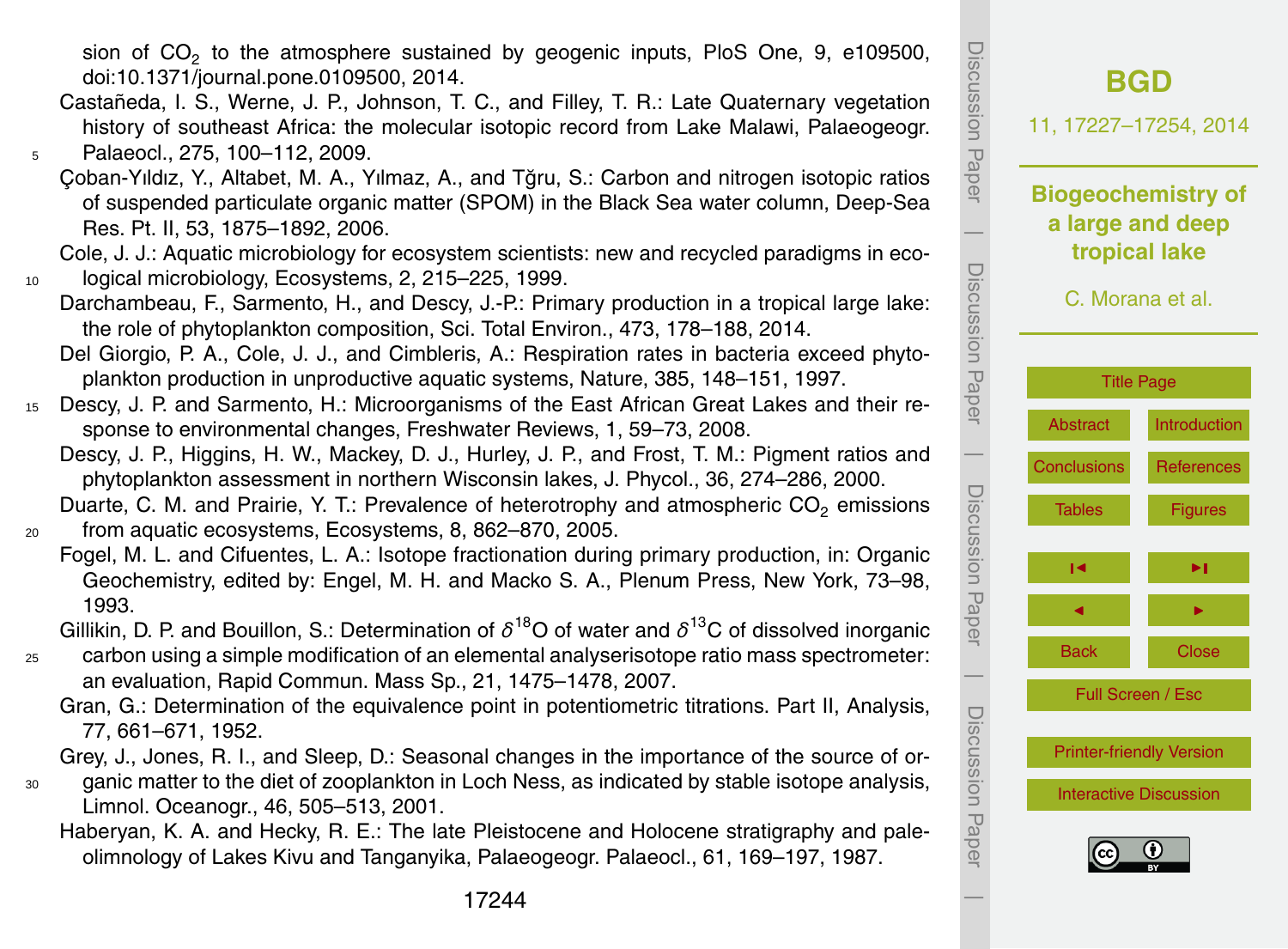- Hawley, N. and Lee, C. H.: Sediment resuspension and transport in Lake Michigan during the unstratified period, Sedimentology, 46, 791–805, 1999.
- Hecky, R. E. and Kling, H. J.: Phytoplankton ecology of the great lakes in the rift valleys of Central Africa, Arch. Hydrobiol. – Beiheft Ergebnisse der Limnologie, 25, 197–228, 1987.
- <sup>5</sup> Herczeg, A. L.: A stable carbon isotope study of dissolved inorganic carbon cycling in a softwater lake, Biogeochemistry, 4, 231–263, 1987.
	- Hollander, D. J. and McKenzie, J. A.: CO<sub>2</sub> control on carbon-isotope fractionation during aqueous photosynthesis: a paleo-pCO<sub>2</sub> barometer, Geology, 19, 929–932, 1991.
	- Kaningini, M.: Etude de la croissance, de la reproduction et de l'exploitation de *Limnothrissa*
- <sup>10</sup> *miodon* au lac Kivu, bassin de Bukavu (Zaïre), Ph.D. thesis, Facultés Universitaires Notre Dame de la Paix, Namur, Belgium, 1995.
	- Kankaala, P., Taipale, S., Grey, J., Sonninen, E., Arvola, L., and Jones, R. I.: Experimental *δ* <sup>13</sup>C evidence for a contribution of methane to pelagic food webs in lakes, Limnol. Oceanogr., 51, 2821–2827, 2006.
- <sup>15</sup> Lehmann, M. F., Bernasconi, S. M., McKenzie, J. A., Barbieri, A., Simona, M., and Veronesi, M.: Seasonal variation of the  $\delta^{13}$ C and  $\delta^{15}$ N of particulate and dissolved carbon and nitrogen in Lake Lugano: constraints on biogeochemical cycling in a eutrophic lake, Limnol. Oceanogr., 49, 415–429, 2004.

Lesutienė, J., Bukaveckas, P. A., Gasūnaitė, Z. R., Pilkaitytė, R., and Razinkovas-Baziukas, A.:

- <sup>20</sup> Tracing the isotopic signal of a cyanobacteria bloom through the food web of a Baltic Sea coastal lagoon, Estuar. Coast. Shelf S., 138, 47–56, 2014.
	- Lewis, W. M. J.: Tropical lakes: how latitude makes a difference. in: Perspectives Tropical Limnology, edited by: Schiemer, F. and Boland, K. T., SPB Academic Publishing, Amsterdam, 43–64, 1996.
- <sup>25</sup> Llirós, M., Gich, F., Plasencia, A., Auguet, J. C., Darchambeau, F., Casamayor, E. O., Descy, J.-P., and Borrego, C.: Vertical distribution of ammonia-oxidizing crenarchaeota and methanogens in the epipelagic waters of Lake Kivu (Rwanda-Democratic Republic of the Congo), Appl. Environ. Microb., 76, 6853–6863, 2010.

Macko, S. A., Fogel, M. L., Hare, P. E., and Hoering, T. C.: Isotopic fractionation of nitrogen <sup>30</sup> and carbon in the synthesis of amino acids by microorganisms, Chemical Geology: Isotope Geoscience Section, 65, 79–92, 1987.

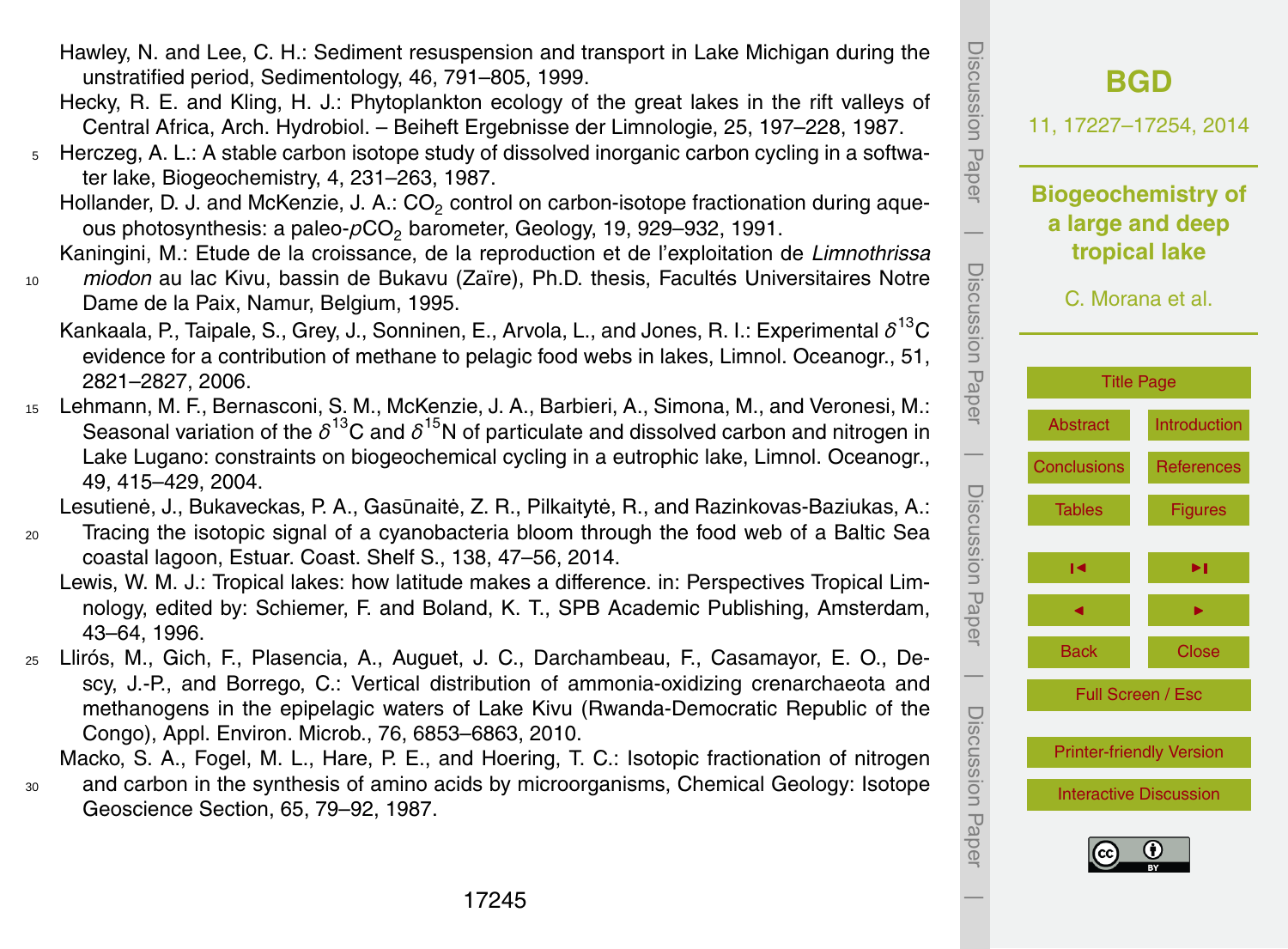- Masilya, P.: Ecologie alimentaire compare de Limnothrissa miodon et de Lamprichthys tanganicanus au lac Kivu (Afrique de l'Est), Ph.D. thesis, Facultés Universitaires Notre Dame de la Paix, Namur, Belgium, 2011.
- Millero, F. J., Graham, T. B., Huang, F., Bustos-Serrano, H., and Pierrot, D.: Dissociation con-
- <sup>5</sup> stants of carbonic acid in sea water as a function of salinity and temperature, Mar. Chem., 100, 80–94, 2006.
	- Montoya, J. P., Carpenter, E. J., and Capone, D. G.: Nitrogen fixation and nitrogen isotope abundances in zooplankton of the oligotrophic North Atlantic, Limnol. Oceanogr., 47, 1617– 1628, 2002.
- <sup>10</sup> Morana, C., Sarmento, H., Descy, J.-P., Gasol, J. M., Borges, A. V., Bouillon, S., and Darchambeau, F.: Production of dissolved organic matter by phytoplankton and its uptake by heterotrophic prokaryotes in large tropical lakes, Limnol. Oceanogr., 59, 1364–1375, 2014. Mugidde, R., Hecky, R. E., Hendzel, L. L., and Taylor, W. D.: Pelagic nitrogen fixation in Lake Victoria (East Africa), J. Great Lakes Res., 29, 76–88, 2003.
- <sup>15</sup> Pasche, N., Schmid, M., Vazquez, F., Schubert, C. J., Wüest, A., Kessler, J. D., Pack, M. A., Reeburgh, W. S., and Bürgmann, H.: Methane sources and sinks in Lake Kivu, J. Geophys. Res., 116, G03006, doi[:10.1029/2011JG001690,](http://dx.doi.org/10.1029/2011JG001690) 2011.
	- Post, D. M.: Using stable isotopes to estimate trophic position: models, methods, and assumptions, Ecology, 83, 703–718, 2002.
- <sup>20</sup> Prairie, Y. T., Bird, D. F., and Cole, J. J.: The summer metabolic balance in the epilimnion of southeastern Quebec lakes, Limnol. Oceanogr., 47, 316–321, 2002.
	- Sarmento, H.: New paradigms in tropical limnology: the importance of the microbial food web, Hydrobiologia, 686, 1–14, 2012.
- Sarmento, H., Isumbisho, M., and Descy, J.-P.: Phytoplankton ecology of Lake Kivu (eastern <sup>25</sup> Africa), J. Plankton Res., 28, 815–829, 2006.
	- Sarmento, H., Isumbisho, M., Stenuite, S., Darchambeau, F., Leporcq, B., and Descy, J.-P.: Phytoplankton ecology of Lake Kivu (eastern Africa): biomass, production and elemental ratios, Proc. Int. Assoc. Theor., 30, 709–713, 2009.
- Schelske, C. L. and Hodell, D. A.: Recent changes in productivity and climate of Lake Ontario <sup>30</sup> detected by isotopic analysis of sediments, Limnol. Oceanogr., 36, 961–975, 1991.
	- Schmid, M., Halbwachs, M., Wehrli, B., and Wüest, A.: Weak mixing in Lake Kivu: new insights indicate increasing risk of uncontrolled gas eruption, Geochem. Geophy. Geosy., 6, 2005.

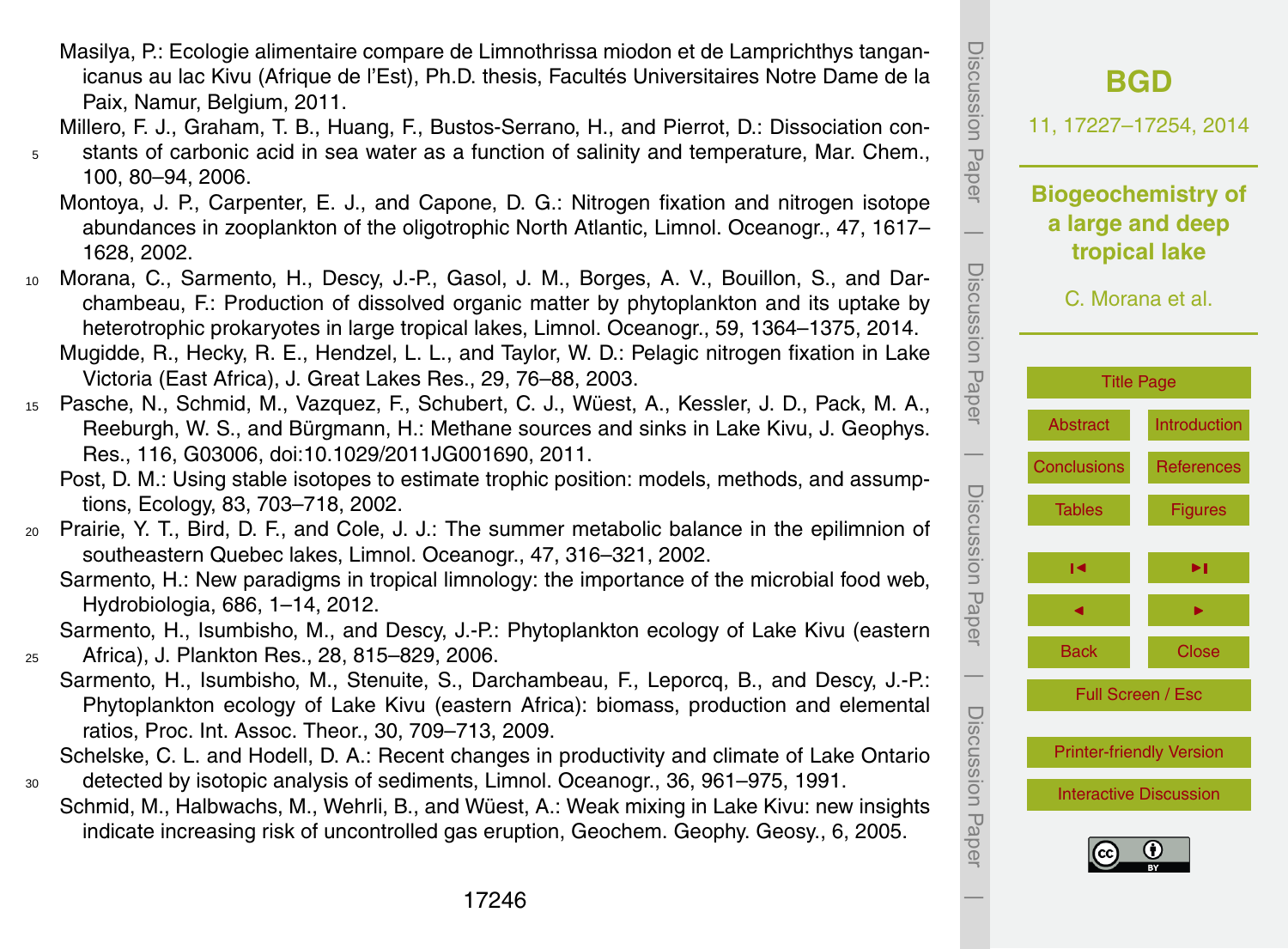17247

- Sirevåg, R., Buchanan, B. B., Berry, J. A., and Troughton, J. H.: Mechanisms of CO<sub>2</sub> fixation in bacterial photosynthesis studied by the carbon isotope fractionation technique, Arch. Microbiol., 112, 35–38, 1977.
- Sobek, S., Tranvik, L. J., Prairie, Y. T., Kortelainen, P., and Cole, J. J.: Patterns and regulation
- <sup>5</sup> of dissolved organic carbon: an analysis of 7500 widely distributed lakes, Limnol. Oceanogr., 52, 1208–1219, 2007.
	- Spigel, R. H. and Coulter, G. W.: Comparison of hydrology and physical limnology of the East African Great Lakes: Tanganyika, Malawi, Victoria, Kivu, and Turkana (with reference to some North American Great Lakes), in: The Limnology, Climatology and Paleoclimatology of the
- <sup>10</sup> East Afican Lakes, edited by: Johnson, T. C. and Odada, E. O., Gordon and Breach Publishers, The Netherlands, 103–139, 1996.
	- Thiery, W., Martynov, A., Darchambeau, F., Descy, J.-P., Plisnier, P.-D., Sushama, L., and van Lipzig, N. P. M.: Understanding the performance of the FLake model over two African Great Lakes, Geosci. Model Dev., 7, 317–337, doi[:10.5194/gmd-7-317-2014,](http://dx.doi.org/10.5194/gmd-7-317-2014) 2014.
- <sup>15</sup> Wada, E. and Hattori, A.: Natural abundance of <sup>15</sup>N in particulate organic matter in the North Pacific Ocean, Geochim. Cosmochim. Ac., 40, 249–251, 1976.
	- Weiss, R. F.: Determinations of carbon dioxide and methane by dual catalyst flame ionization chromatography and nitrous oxide by electron capture chromatography, J. Chromatogr. Sci., 19, 611–616, 1981.
- <sup>20</sup> Weyhenmeyer, G. A. and Karlsson, J.: Nonlinear response of dissolved organic carbon concentrations in boreal lakes to increasing temperatures, Limnol. Oceanogr., 54, 2513–2519, 2009.
	- Wright, S. W., Jeffrey, S. W., Mantoura, R. F. C., Llewellyn, C. A., Bjornland, T., Repeta, D., and Welschmeyer, N.: Improved HPLC method for the analysis of chlorophylls and carotenoids
- <sup>25</sup> from marine phytoplankton, Mar. Ecol.-Prog. Ser., 77, 183–196, 1991.

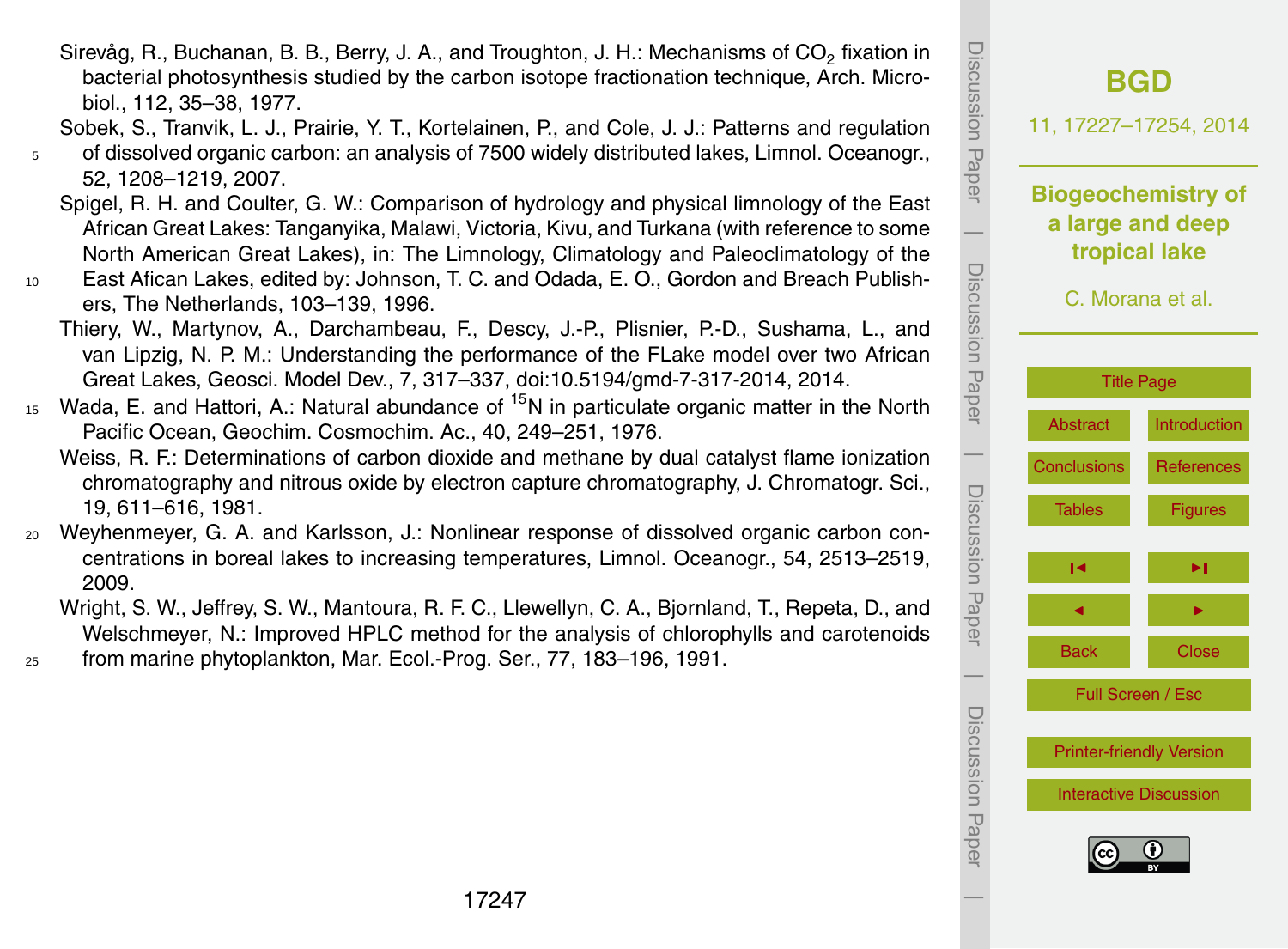<span id="page-21-0"></span>

**Figure 1.** Temporal variability of **(a)** temperature (◦C), **(b)** oxygen saturation (%), and **(c)** the log-transformed CH<sub>4</sub> concentration (µmol L $^{-1})$  in the mixolimnion of Lake Kivu, between February 2012 and May 2013. Small crosses in the figure **(a)** represent each sampling points. The white dashed line is the transition between the oxic waters and oxygen-depleted waters (dissolved  $O_2$  saturation  $< 1 %$ ).

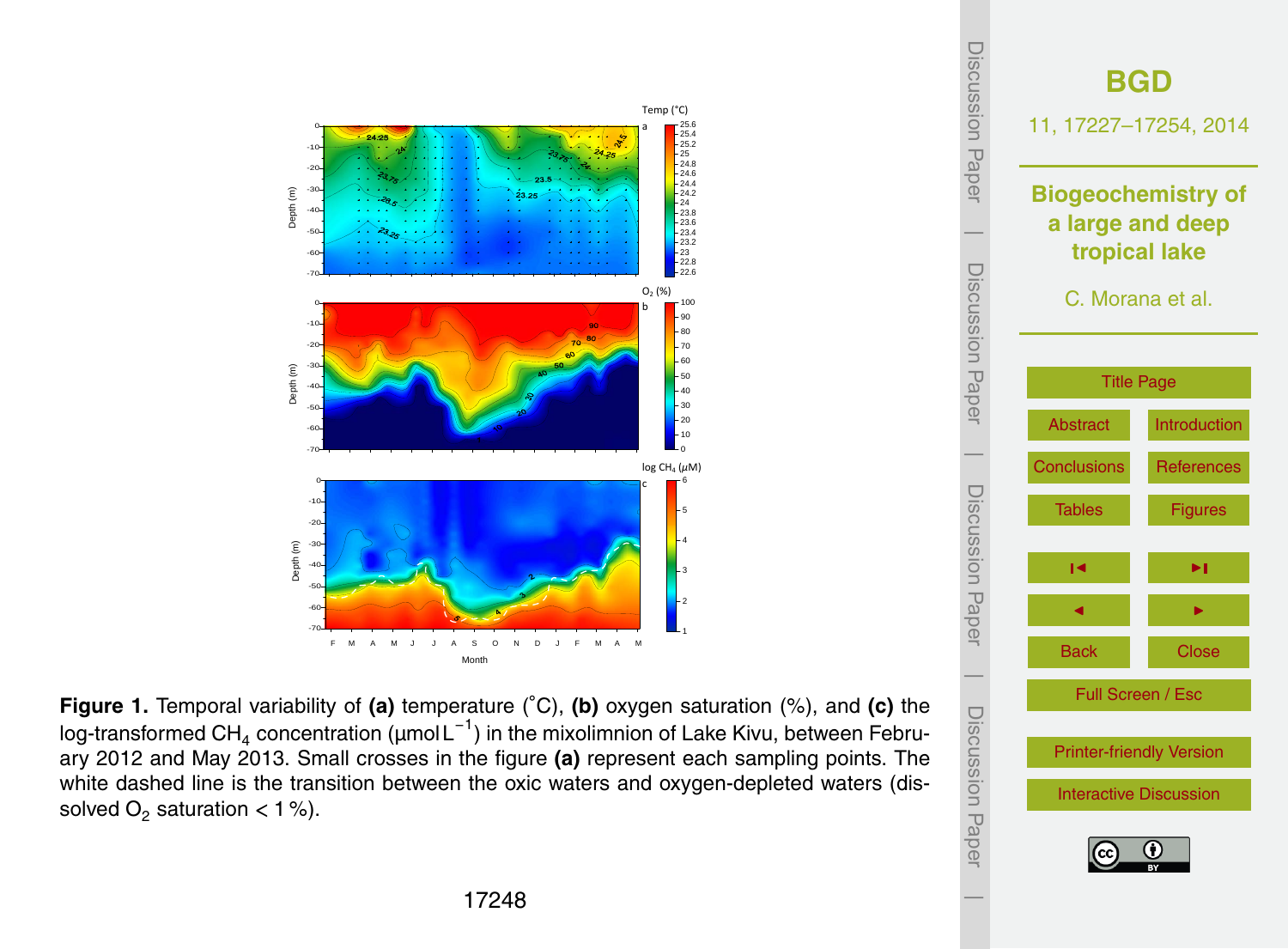

**Figure 2.** Depth profile of the  $\delta$ <sup>13</sup>C of the dissolved inorganic carbon (DIC) pool in the mixolimnion during the dry (18 July 2012) and the rainy (20 March 2013) season and **(b)** temporal variation of the δ<sup>13</sup>C-DIC in the mixed layer of Lake Kivu between January 2012 and June 2013.

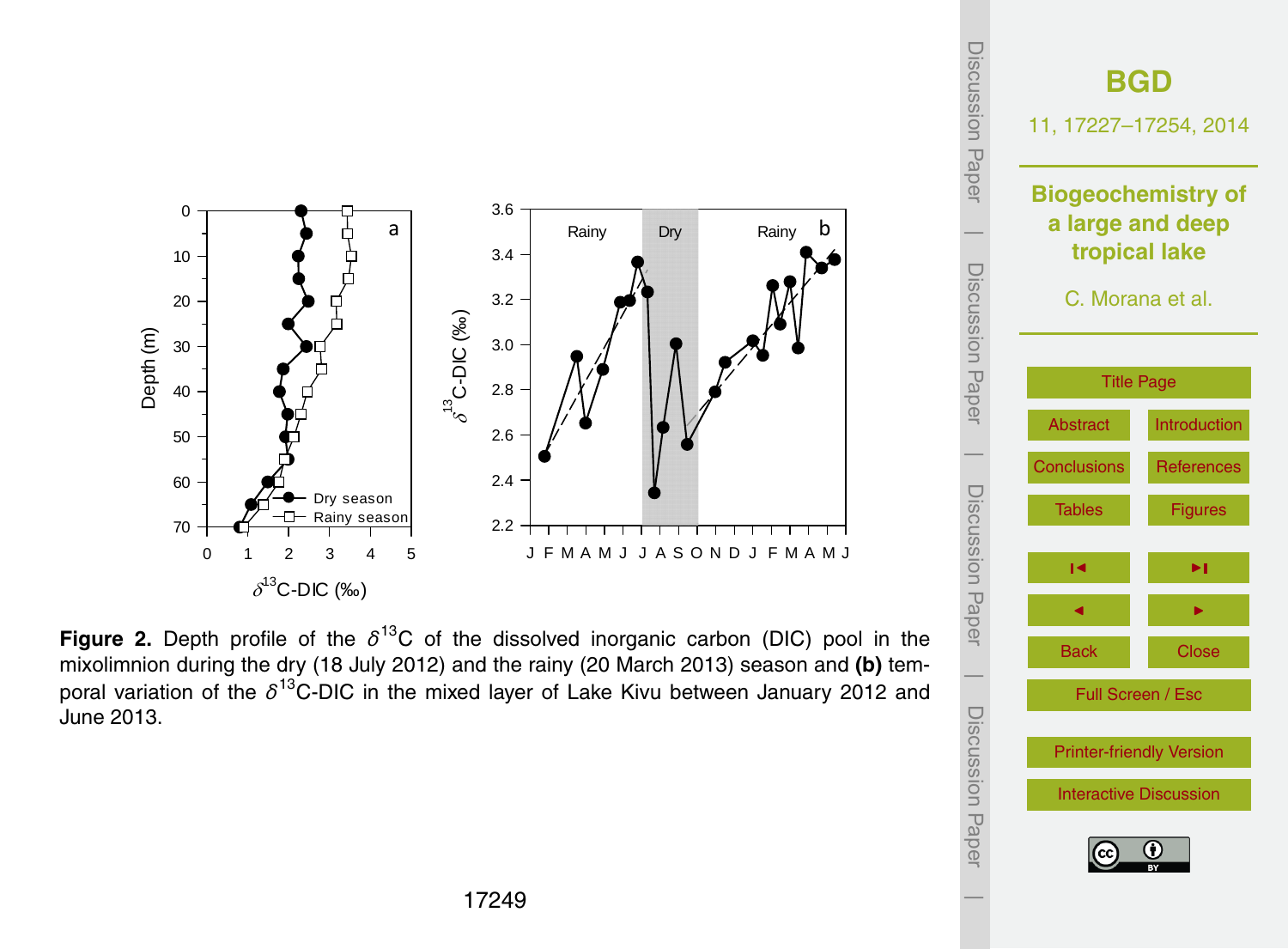



**Figure 3.** Vertical profile from the lake surface to the lake floor of the dissolved organic carbon (DOC) concentration (μmol L<sup>-1</sup>) and the δ<sup>13</sup>C signature of the DOC pool, in September 2012.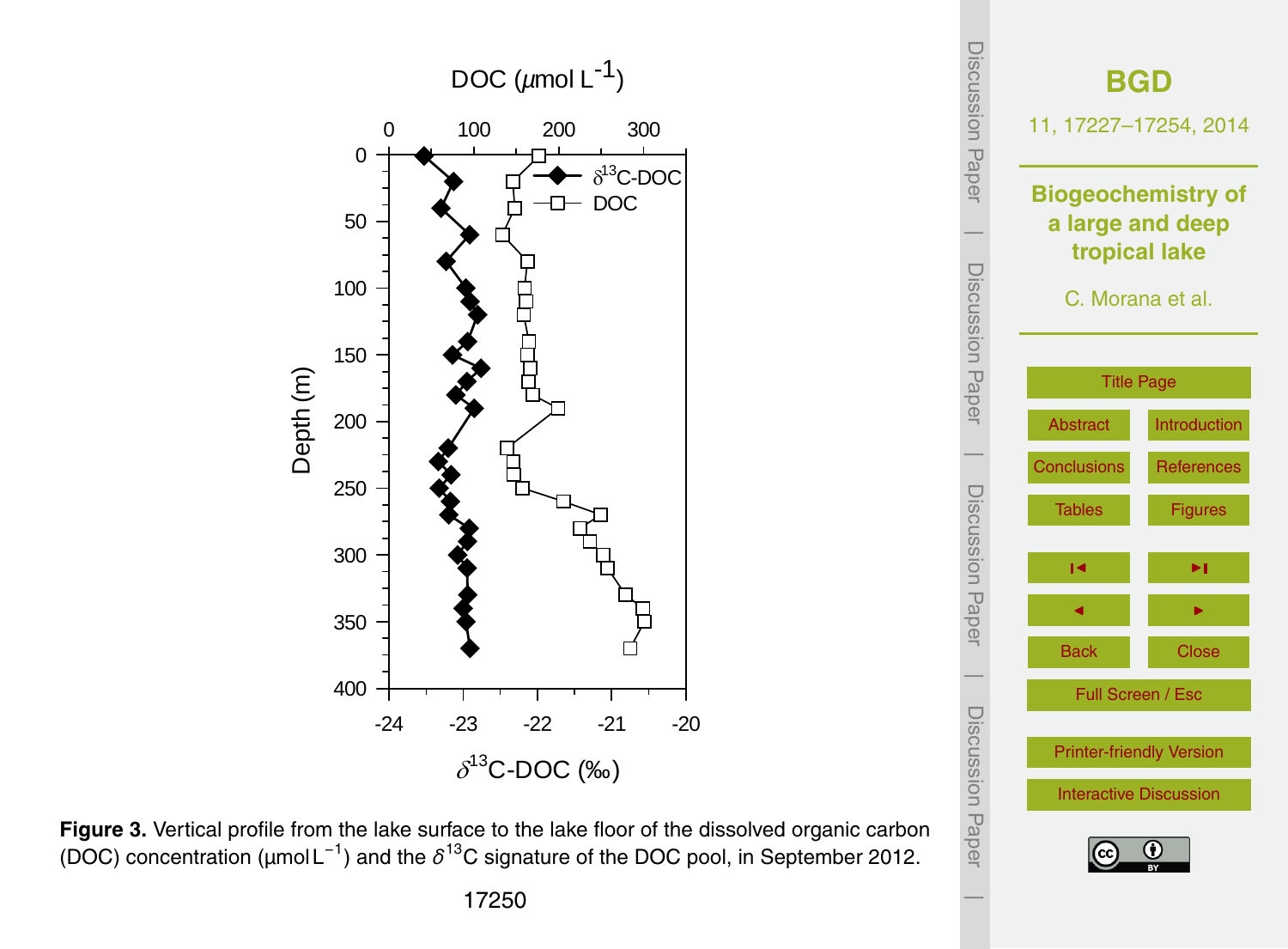

**Figure 4.** Temporal variability of **(a)** the particulate organic carbon (POC) concentration (µmol L<sup>−</sup><sup>1</sup> ), **(b)** the *δ* <sup>13</sup>C signature of the POC pool, and **(c)** the particulate nitrogen (PN) concentration (μmol L<sup>-1</sup>) in the mixolimnion of Lake Kivu, between February 2012 and May 2013. The white dashed line is the transition between the oxic waters and oxygen-depleted waters (dissolved  $O_2$  saturation  $<$  1 %).

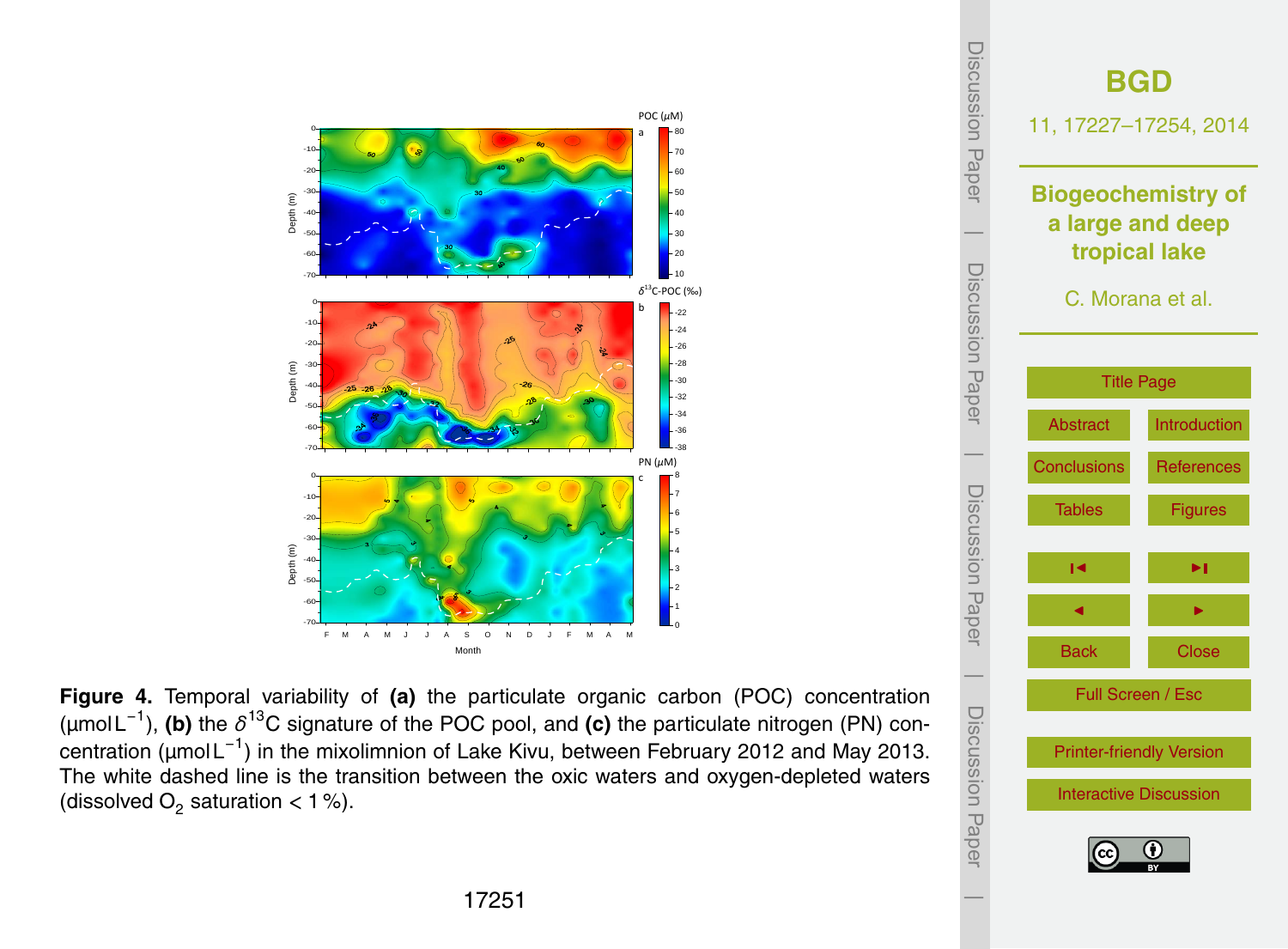



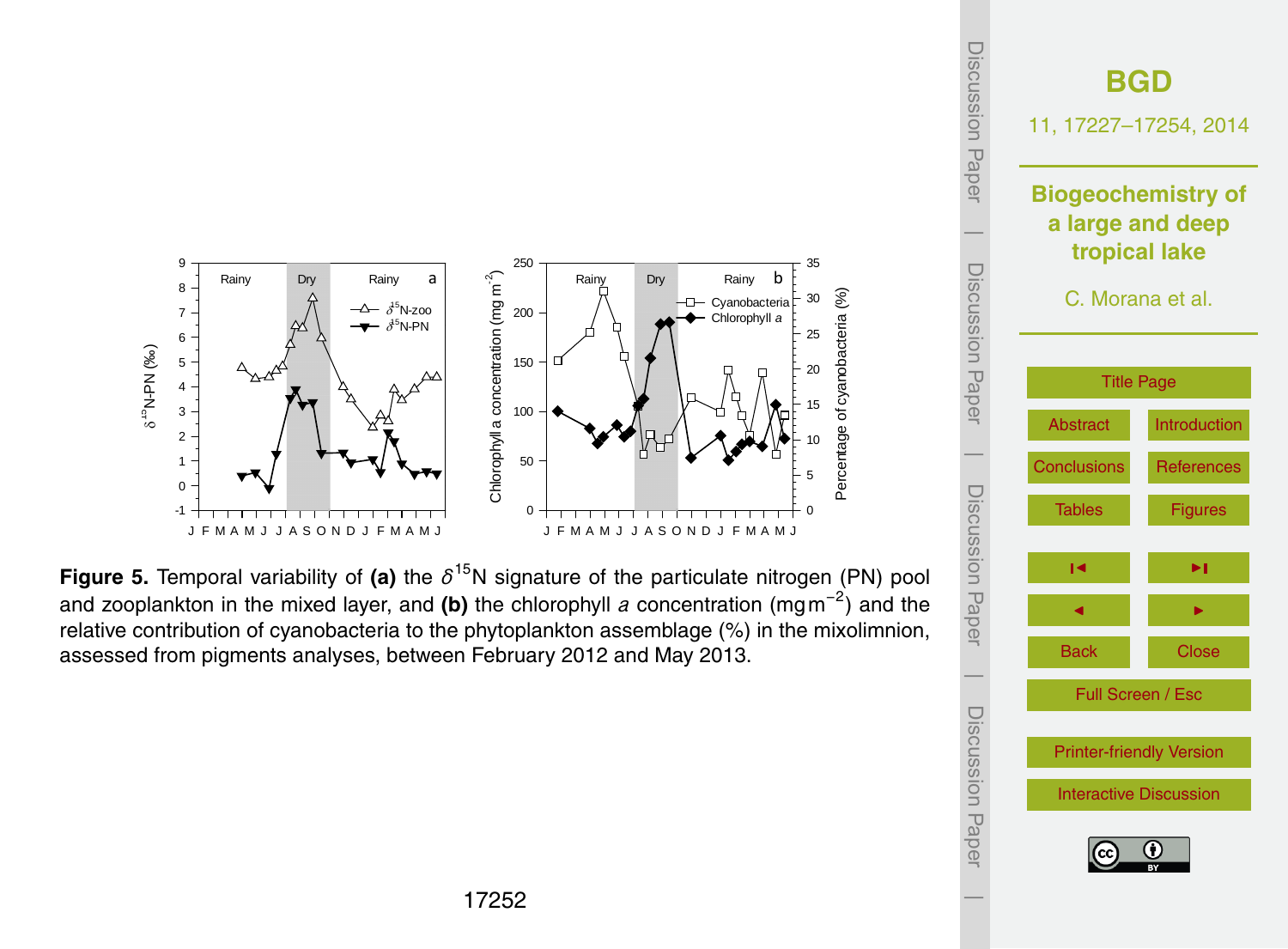

[Interactive Discussion](http://www.biogeosciences-discuss.net/11/17227/2014/bgd-11-17227-2014-discussion.html)

 $\overline{\phantom{a}}$